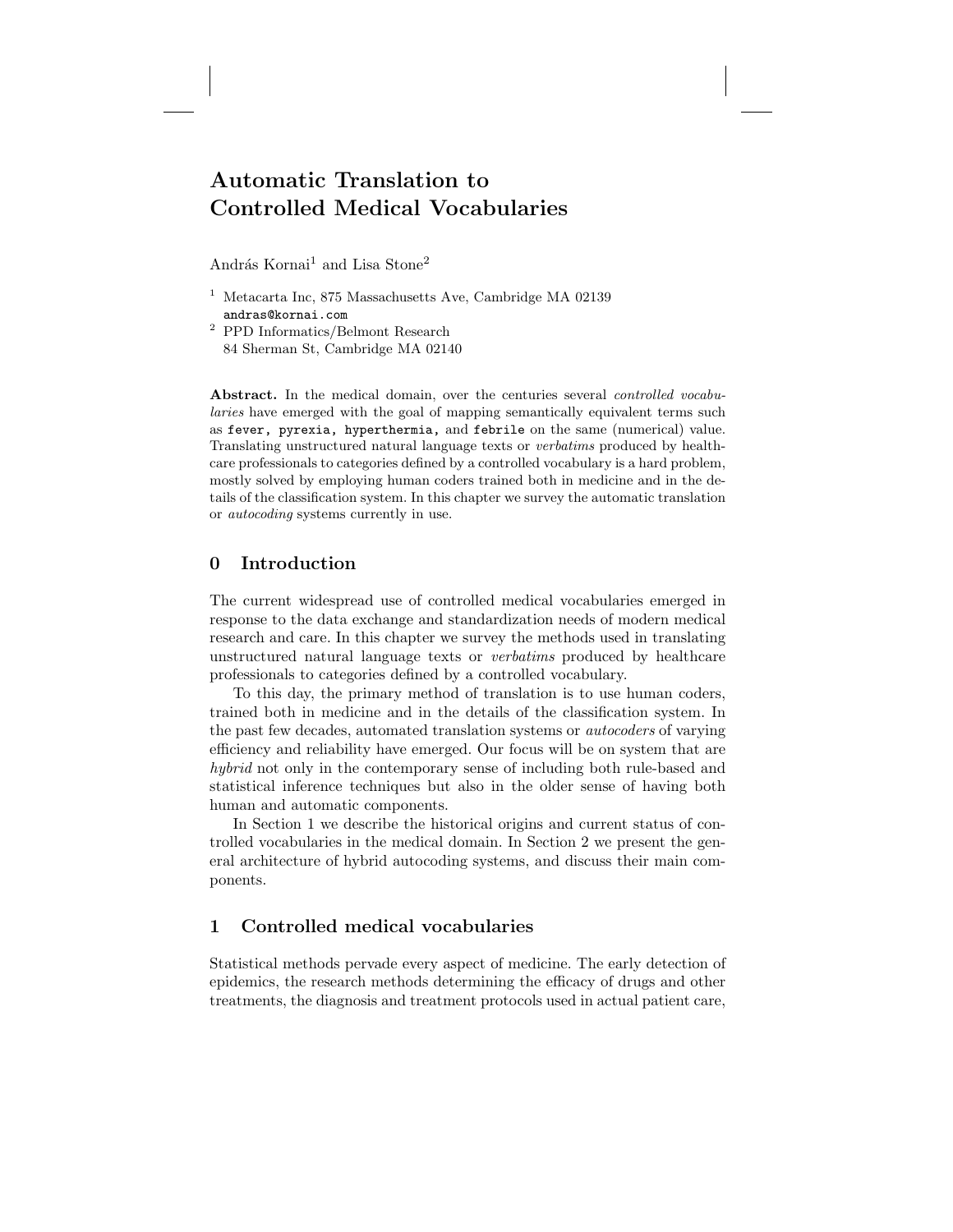and even postmortem analysis are all based on careful statistical analysis of experimentally collected and naturally observed data points. But statistics can be meaningfully applied only if the source data is already properly classified. The need for controlled medical vocabularies to classify disease into general groups, and for detailed nomenclatures of signs, symptoms, diseases, and procedures has been recognized early on.

The City of London devised the London Bills of Mortality as an early warning system of the bubonic plague epidemics which periodically ravaged Europe. Beginning in 1603, these public postings provided London citizens with a detailed weekly mortality count, including cause of death and age of those fallen. After receiving a commission from King William III to study these records, John Graunt published his statistical analysis Natural and Political Observations Made upon the Bills of Mortality in 1662. This work is widely cited as the first known effort to classify human disease [23].

In the 18th century, as interest in natural history swept across Europe, physicians applied classification methods from botany and zoology to clinical medicine. They reasoned that diseases were entities like plants and animals and could likewise be arranged into taxomonic families, classes, species and genera on the basis of anatomical, clinical, and pathological criteria [28]. Francois B. de Sauvages, a professor of medicine at the University of Montpellier in France, published Nosologia Methodica, the first such systemic classification of disease in 1763. His system established 10 classes of disease, 44 orders, 315 genera, and approximately 2,400 separate entities. The scheme was enormously detailed but blemished by many inconsistencies and duplications [29]. Criticizing such cumbersome, all encompassing taxonomies, William Cullen of Edinburgh proposed a simpler arrangement in 1769. His Synopsis Nosologiae Methodicae was a didactic and practical index containing only 4 classes, 9 orders, and 151 genera [13].

The need for an internationally accepted classification system for statistical purposes and for public health control was recognized at the First International Statistical Conference in Brussels in 1853. The organization developed the International List of Causes of Death. This classification system, based on the work of the British statistician William Farr, had a two level hierarchy. The top level contained 5 general groups - epidemic diseases, constitutional diseases, local diseases according to their anatomical localization, diseases of the development, and diseases in direct consequence of a traumatism. At the lower level, 139 diseases were categorized. This classification was revised by the same organization in 1874, 1880, and 1886 [9].

In 1893, Dr. Jacques Bertillon, the chief statistician of Paris, resumed the work with the publication of Nomenclatures de Maladies, which became known as the Bertillon Classification of Causes of Death (WHO1) [54]. This system had a three level hierarchy. The highest level contained 44 groups, followed by a mid level containing 99 groups, and a lower level containing 161 disease entities. This system was adopted by many countries. The American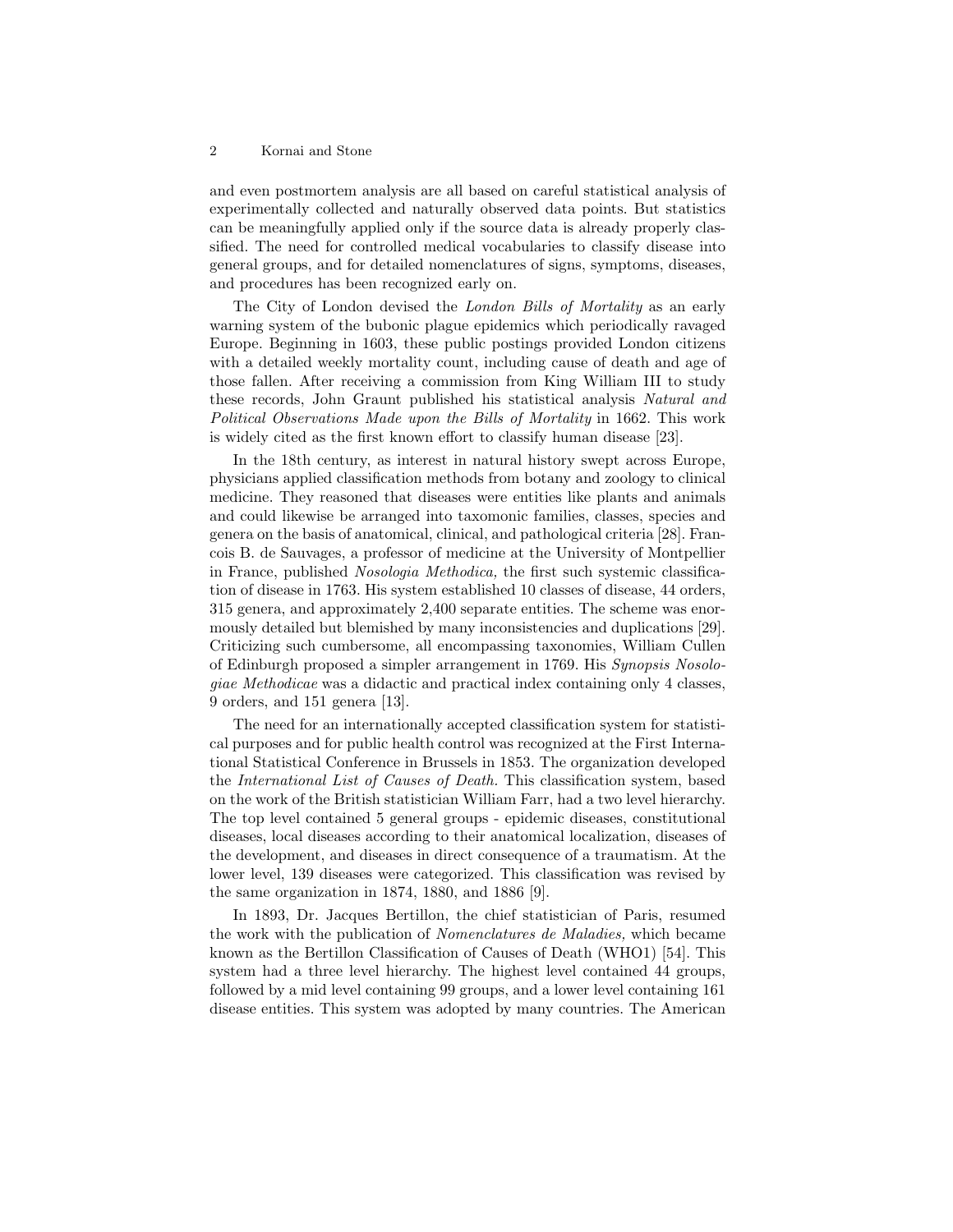Public Health Association recommended its use for vital record registries. Upon Bertillon's death in 1922, the Health Organization of the League of Nations took responsibility for the system, publishing the fourth revision in 1929 [55], and the fifth revision in 1938 [56].

After WWII, the newly formed World Health Organization of the United Nations accepted responsibility for the decennial revision published in 1946. In 1948, at the sixth revision conference, the final document was published as International Statistical Classification of Disease, Injuries, and Causes of Death. This revision extended the scope of the classification to non-fatal diseases and added causes of morbidity to the causes of mortality. Most developed nations agreed to use this system for classifying and reporting public health statistics [9]. A 7th version containing minor revisions was published in 1955 [57].

### 1.1 ICD

In 1969, WHO published the 8th edition, and revised the name to Manual of the International Statistical Classification of Disease, Injuries, and Causes of Death (ICD). This revision contained many modifications designed to help statisticians index information from medical and hospital records [58]. In the United States, groups of physicians and health records administrators recognized that the 8th revision still did not meet their needs. As a result, the US government published the ICD-A, or the Eighth Revision International Classification of Diseases, Adapted for Use in the United States [11].

In 1977, WHO published the ninth revision of ICD, which was immediately adapted in the United States for clinical use as ICD9-CM. Most insurance companies still use this revision as a method for controlling billing and payment, although Version 10 was published in 1992 [59].

ICD9-CM is a hierarchical system containing 4 levels. In the 9th revision, there are 17 chapters at the highest level. A fixed range of 3 digit 2nd level codes is assigned to each of the 17 high level groups. Within each 2nd level range, a fixed range of codes is assigned to a midlevel grouping. The individual 3 digit code defines a concept at the mid (3rd) level, and two more digits are added to the code to classify the concept more exactly (4th or lowest level).

Since ICD assigns a 5-digit numeric code to each entry at the lowest level, the hierarchical organization serves as an important mnemonic aid to the human coder. It would be next to impossible to remember that 162.3 is the code for malignant neoplasm of the upper lobe, bronchus or lung, but let us trace the levels of this code through the ICD9-CM system. At the first level we find

- 1. Infectious and parasitic diseases (001-139)
- 2. Neoplasms (140-239)
- 3. Endocrine, nutritional and metabolic diseases, and immunity disorders (240-279)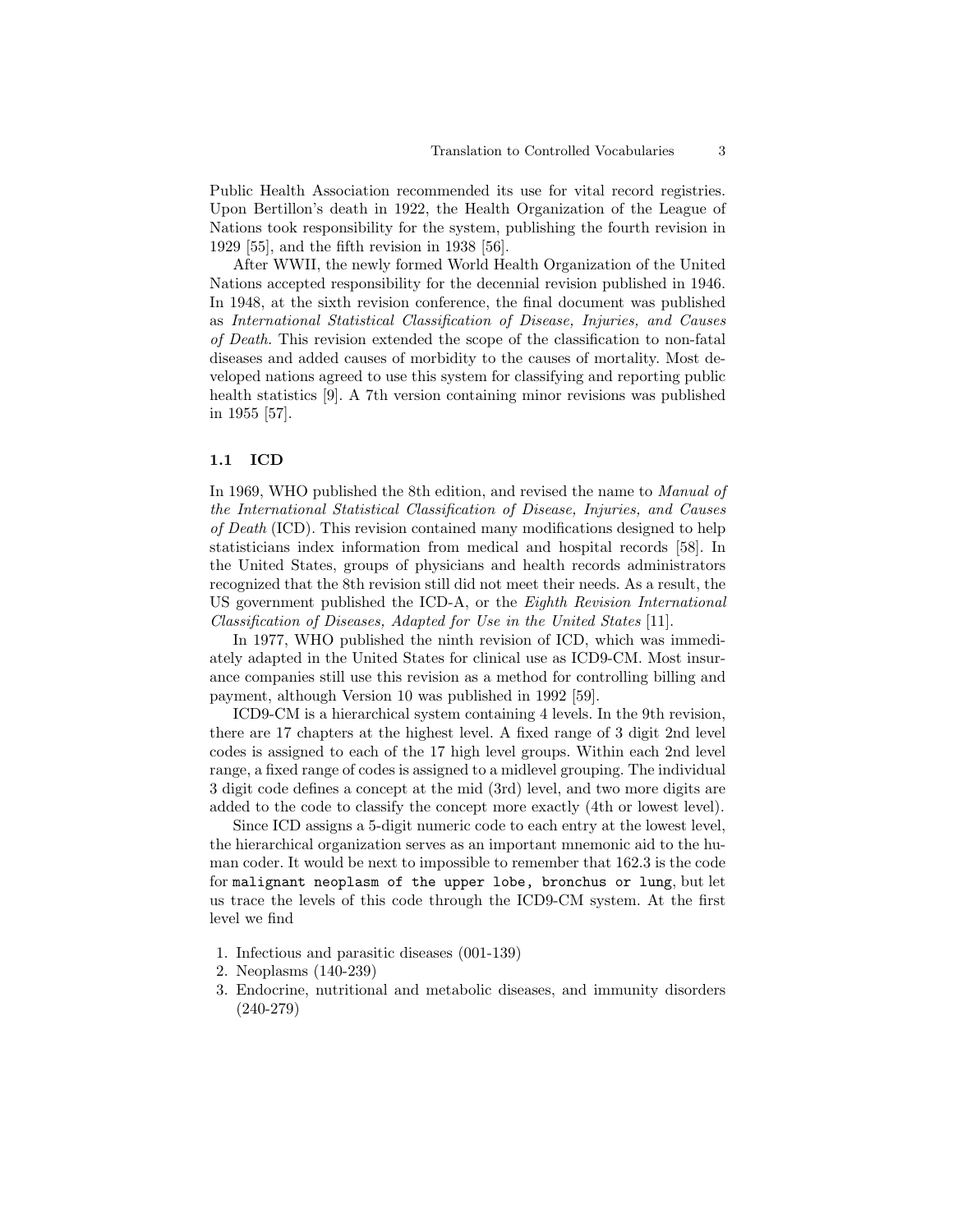- 4 Kornai and Stone
- 4. Diseases of the blood and blood-forming organs (280-289)
- 5. Mental disorders (290-319)
- 6. Diseases of the nervous system and sense organs (320-389)
- 7. Diseases of the circulatory system (390-459)
- 8. Diseases of the respiratory system (460-519)
- 9. Diseases of the digestive system (520-579)
- 10. Diseases of the genitourinary system (580-629)
- 11. Complications of pregnancy, childbirth, and the puerperium (630-676)
- 12. Diseases of the skin and subcutaneous tissue (680-709)
- 13. Diseases of the musculoskeletal system and connective tissue (710-739)
- 14. Congenital anomalies (740-759)
- 15. Certain conditions originating in the perinatal period (760-779)
- 16. Symptoms, signs, and ill-defined conditions (780-799)
- 17. Injury and poisoning (800-999)

Obviously, the coder will select neoplasms, providing the range 140-239, for which we now inspect the 2nd level:

- malignant neoplasm of lip, oral cavity, and pharynx (140-149)
- malignant neoplasm of digestive organs and peritoneum (150-159)
- malignant neoplasm of respiratory and intrathoracic organs (160-165)
- malignant neoplasm of bone, connective tissue, skin, and breast (170-176)
- malignant neoplasm of genitourinary organs (179-189)
- malignant neoplasm of other and unspecified sites (190-199)
- benign neoplasms  $(210-229)$
- carcinoma in situ (230-234)
- neoplasms of uncertain behavior  $(235-238)$
- neoplasms of unspecified nature  $(239)$

Thus from the 2nd level malignant neoplasm of respiratory and intrathoracic organs can be easily selected, providing the range 160-165. In this range, we inspect the 3rd level:

- 161 Malignant neoplasm of larynx
- 162 Malignant neoplasm of trachea, bronchus, and lung
- 163 Malignant neoplasm of pleura
- 164 Malignant neoplasm of thymus, heart, and mediastinum
- 165 Malignant neoplasm of other sites within the respiratory system and intrathoracic organs

Thus the coder can easily find malignant neoplasm of trachea, bronchus, and lung, providing the code 162. Going into the lowest (4th) level we find

- 162.0 Trachea
- 162.2 Main bronchus
- 162.3 Upper lobe, bronchus or lung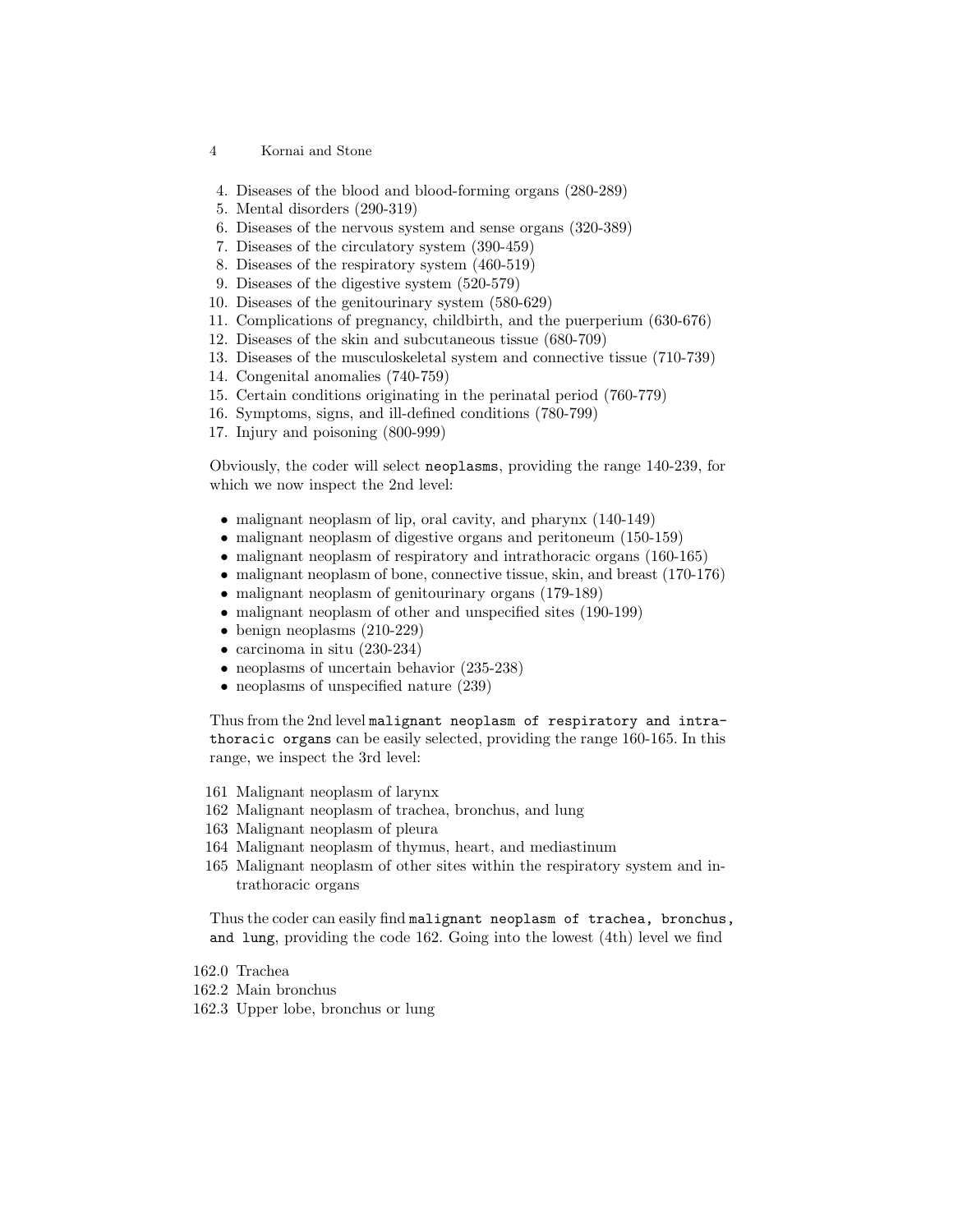- 162.4 Middle lobe, bronchus or lung
- 162.5 Lower lobe, bronchus or lung
- 162.8 Other parts of bronchus or lung
- 162.9 Bronchus and lung, unspecified

and this provides the final (in this case, four-digit) code 162.3. In 2.3 we will see how this method of successive approximation remains applicable when we move from human to machine coding.

The 5 digit ICD9-CM codes are highly indexical in the sense that the numerical code can be analyzed to determine the position of a term in the hierarchy. While providing a terse mechanism for communicating information, indexical codes introduce many problems. If a disease entity is changed to a new position in the hierarchy, it must be assigned a different code. Also, it may be necessary to reuse obsolete codes to maintain the numeric hierarchy.

Reliance on a base ten numerical code results in limited flexibility and the need for "other", "not otherwise specified" (NOS), and "not elsewhere classified" (NEC) terms. Furthermore, the upper bound on the number of available codes limits the size of the vocabulary. Another problem is that the lack of multiple axes (independent classification dimensions) results in duplicate terms [12]. This was addressed in subsequent classification systems, in particular SNOMED, to which we turn now.

### 1.2 SNOMED

In the 1960s another organizational effort, arising from the need for greater specificity, and with the express goal of overcoming the limitations of ICD, was sponsored by the College of American Pathologists. This resulted in the publication of the Systemized Nomenclature of Pathology (SNOP) in 1965. SNOP was the first system to use the concept of multiple axes. The axes represent non-intersecting concepts which a medical condition could be classified under, such as anatomical site, environment, history, or etiology [10].

The system was primarily intended for the coding of surgical and autopsy diagnoses. The same organization published a successor, the Systemized Nomenclature of Medicine (SNOMED) in 1969, the same year that WHO published ICD9 Version 9. Over the last three decades SNOMED has been adapted by many organizations as a controlled terminology for the indexing of the entire medical record. The international SNOMED version 3.4 (October 1996) contains more than 150,000 terms distributed in 11 axes as follows:

- 1. Anatomy
- 2. Morphology
- 3. Function
- 4. Disease/Diagnosis
- 5. Procedures
- 6. Occupations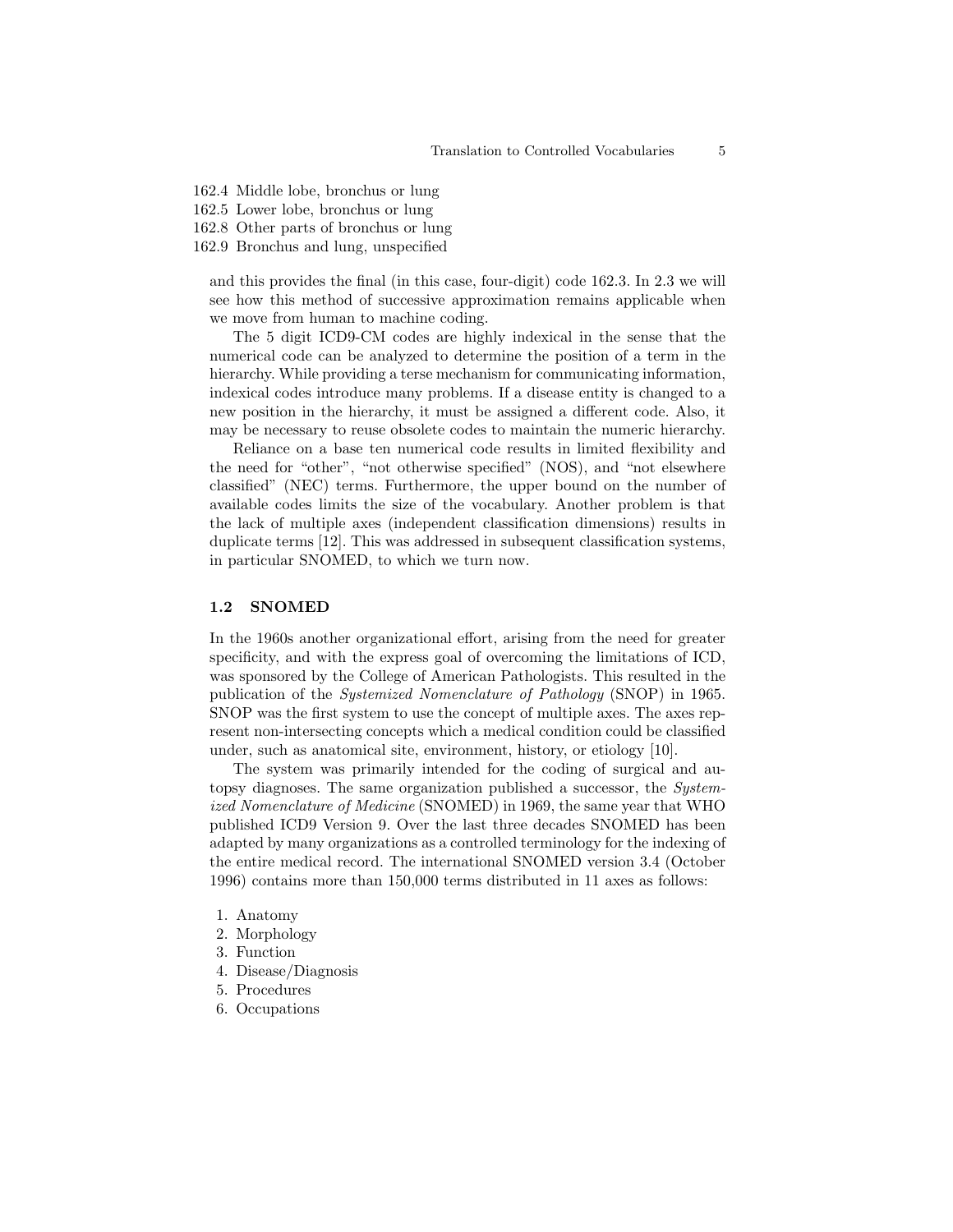- 6 Kornai and Stone
- 7. Etiology Living organisms
- 8. Etiology Chemicals
- 9. Etiology Physical agents, forces, activities
- 10. Etiology Social context
- 11. Etiology Other links

Each axis has an arbitrary number of hierarchically organized terms beneath it. Like ICD, SNOMED assigns an indexical numeric code to each term. The first digit expresses a general entity, while each succeeding digit specifies a more detailed location in the hierarchy. Every concept is built up from a term from one or more axes: for example, acute rheumatic fever is identified with term code D3-17112, where D indicates the code is for the Disease Axis, 3 indicates a disorder of the cardiovascular system and 17113 indicates acute rheumatic fever. The code can be associated with codes along other axes. For example, along the topographic axis - T-15000, indicates cardiac disorder, and along the morphology axis - M-41000, indicates that the morphology is acute inflammation.

Since SNOMED contains some overlap of terms in different axes, it is possible to form two different versions for the same concept. For example, acute appendicitis has a single code, but there are also terms and codes for acute, acute inflammation, appendix, and in. Thus, the concept could be expressed either as appendicitis, acute, as acute inflammation, in, appendix, or as acute, inflammation NOS, in, appendix. This makes it difficult to compare similar concepts that have been indexed in different ways, or to search for a term that exists in different forms within a medical record.

While SNOMED permits single terms to be combined to create complex terms, rules for the combination of terms have not been developed. Consequently such compositions, such as nevus of left esophagus may not be medically valid [12]. Since SNOMED also uses indexical numeric codes, the same problems occur as with ICD when a term is relocated in a hierarchy.

The introduction of SNOP sparked intense debate between the proponents of statistical classification systems and those of more complex multiaxial medical nomenclatures. The former held that the primary uses of these systems was for international comparisons of disease and for cost reimbursement. For these purposes, only broad statistics on general groups and classifications of disease were needed. The proponents of multiaxial nomenclature maintained that single-axis systems were designed for general statistics and would become too complicated for a detailed nomenclature. Also, when several diagnostic codes are of interest, it is much harder to formulate complex boolean queries in a single axis than in a multiaxis code. Finally, the resolution offered by multiaxis codes could always be mechanically collapsed into a general-purpose single axis code, while the reverse operation is not feasible [9].

At the very time that these debates intensified, events occurred which abruptly shifted interest to statistical classification. The drug thaliomide caused thousands of severe birth defects in Europe and Canada, where it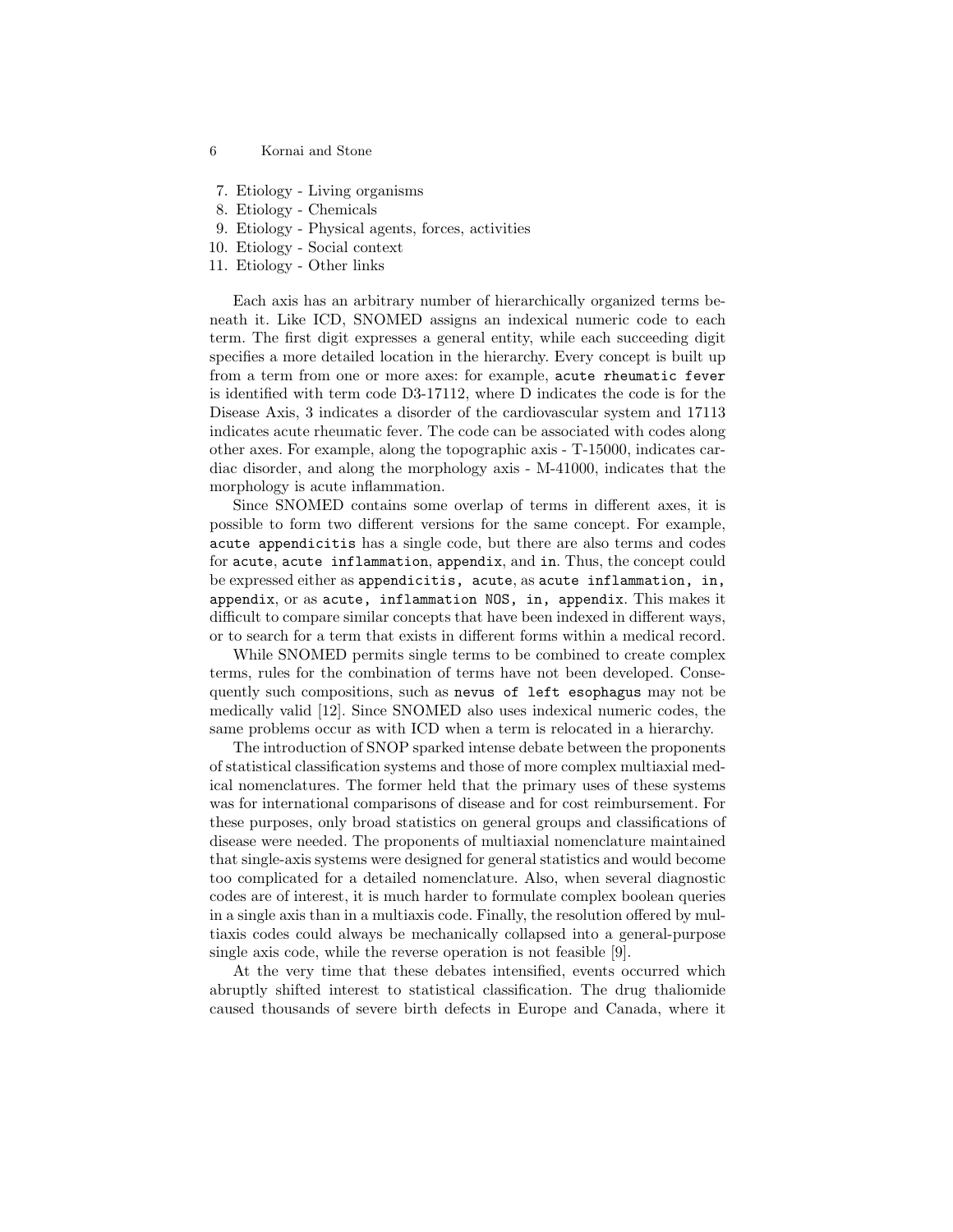had been recently approved, and in the United States, where it had been administered experimentally. As a result, sweeping regulations for pharmaceutical product development and adverse effect reporting were introduced [19]. The new regulations spawned a need for broader medical vocabularies for statistical classification of drug reactions and adverse events. Both WHO and the US Food and Drug Administration sponsored efforts to develop classifications systems specifically for this purpose.

### 1.3 COSTART and WHOART

The FDA published the Dictionary of Adverse Reaction Terms (DART) in 1967. DART was a hierarchical dictionary with the body-system category at the highest level. The FDA used DART for approximately 2 years, replacing it in 1969 with the Coding Symbols for a Thesaurus of Adverse Reaction Terms (COSTART). This new dictionary emphasized the specific adverse reactions over the system or organ affected, and allowed more than one search category to improve retrieval capabilities [45].

COSTART has a hierarchical arrangement of terms. At the top, there are 12 body-system categories. These are followed by subcategories and ultimately by coding symbols and preferred terms (a word or phrase of choice used to represent an adverse reaction). Instead of numbers, COSTART uses English language word symbols to record preferred terms. For example, the symbol ABDO PAIN codes abdominal pain. Coding symbols are also used for search categories (body-system classes) and their subcategories.

The same year, 1969, saw the publication of the WHO Adverse Reaction Terminology (WHOART) by the World Health Organization. WHOART is also hierarchical, with 30 system-organ classes followed in the hierarchy by high-level terms and preferred terms. WHOART assigns a numeric code to all system-organ classes, high-level terms, and preferred terms. Since WHOART was published in four languages (English, French, German, and Spanish), the use of non-language specific codes was an important feature which distinguished it from COSTART [45].

For the next quarter century, adverse event coding was dominated by WHOART (required by the European Union) and COSTART (mandated by the FDA). The FDA translated all adverse reactions reported to the agency into COSTART terminology [51]. To report to the World Health Organization, the FDA converted the COSTART codes into WHOART codes, using a fixed translation table [45]. In combination with an adverse reaction terminology, most organizations processing regulatory data also used a morbidity terminology - primarily ICD-9 in Europe and ICD9-CM in the United States. The Japanese developed their own versions of these international terminologies, Japanese Adverse Reaction Terminology (JART) and MEDIS [39,47].

Over the years, organizations expressed dissatisfaction with these established terminologies. Deficiencies included a lack of specificity at lowest level of terms, limited data retrieval options (e.g., too few levels in the hierarchy,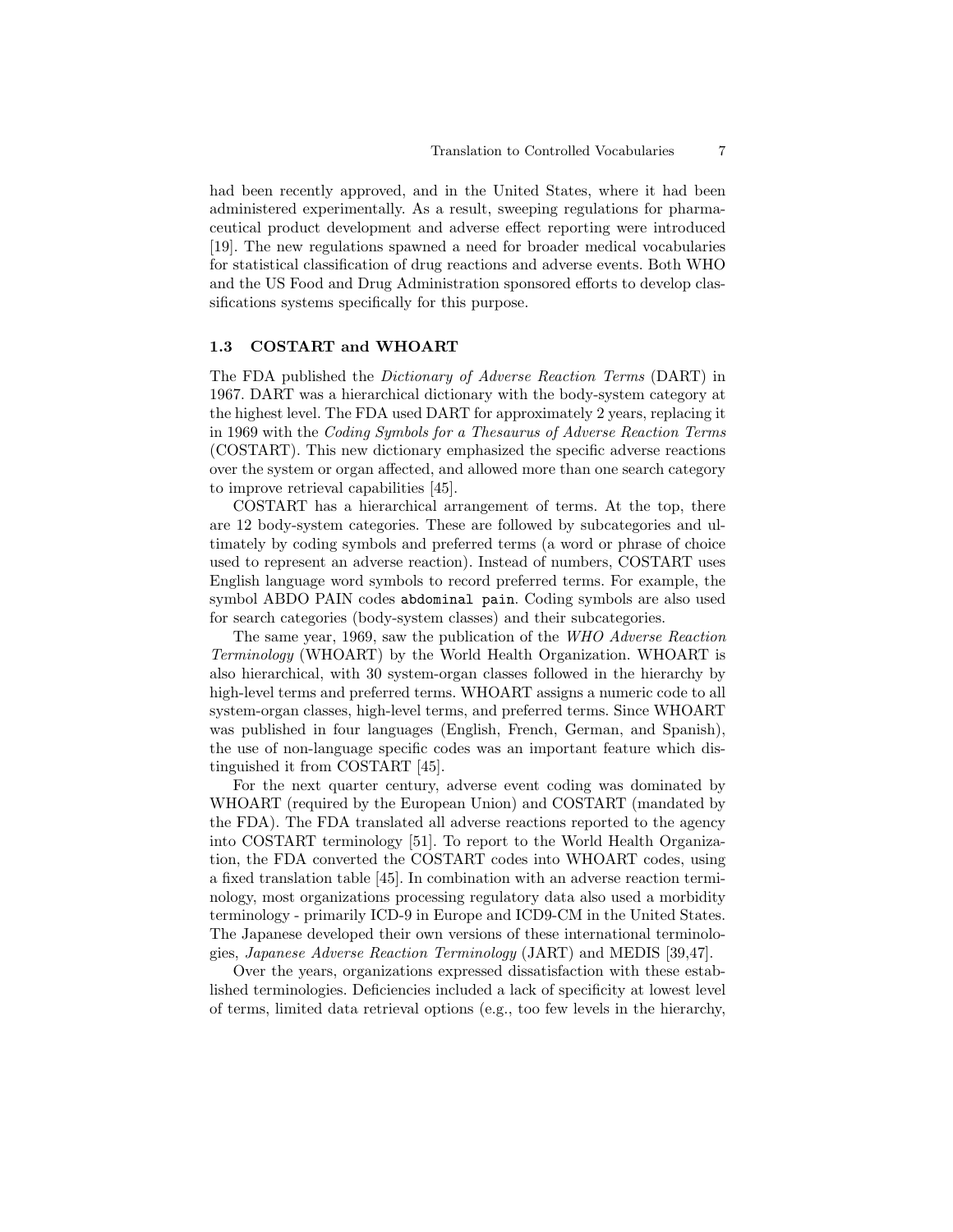or capacity to retrieve data via one axis only) and ineffective handling of syndromes. Reassignment of codes in new versions forced existing data to be reevaluated. Use of one terminology for adverse reactions, and other for morbidity complicated data retrieval and analysis [39].

To address these deficiencies, some organizations modified the existing terminologies for company or regional use, or developed entirely new systems. Some of these, in particular the Hoechst Adverse Reaction Terminology System (HARTS), spread well beyond the parent company (Hoechst, now Aventis). This created additional problems. The use of different terminologies in separate geographic regions impaired international communication and necessitated the cumbersome conversion of data from one terminology to another. These problems most acutely hindered multinational pharmaceutical companies whose subsidiaries used multiple terminologies to fulfill the varying data submission requirements of various national regulatory agencies. As pharmaceutical companies merged and became global, it became increasingly difficult to manage the information required for product development and regulation.

### 1.4 MedDRA

In 1994, the International Conference on Harmonization (ICH) introduced multi-disciplinary regulatory communication initiatives to compliment their ongoing safety, quality, and efficacy harmonization efforts. This included the M1 initiative which sought to standardize international medical terminology in all phases of the regulatory process. The initiative resulted in the development of the Medical Dictionary for Regulatory Activities (MedDRA), based on the UK Medicines Control Agency's (MCA) medical terminology. Version 2, the first implementable version, was published in 1997. Since then, new releases have appeared regularly and MedDRA has rapidly been adopted an internationally accepted medical terminology for regulatory purposes. The FDA already recommends (though does not yet require) MedDRA, and the European Union will require MedDRA coding for submissions and safety reporting after January 2003 [39]. MedDRA is a multiple axial system that uses non-indexed codes, and includes a five level hierarchy of of terms.

Table 1. MedDRA terms in the 4.0 version

| Level Name |                                | # terms |
|------------|--------------------------------|---------|
| SOC        | System Organ class             | 26      |
|            | HLGT High Level Group Term 334 |         |
| HLT        | High Level Term                | 670     |
| PТ         | Preferred Term                 | 15000   |
| LLT        | Low Level Term                 | 55000   |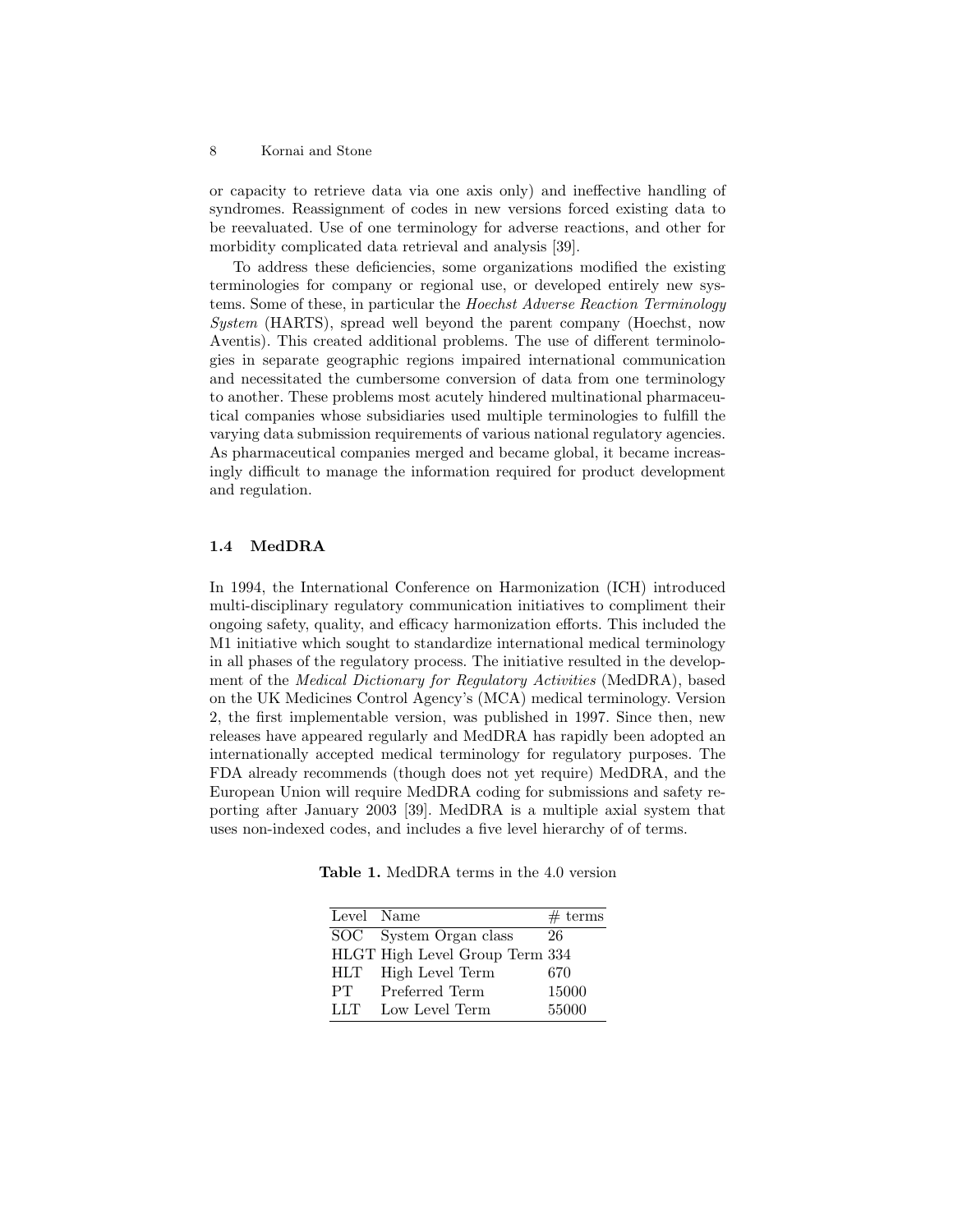The SOC level is roughly analogous to the highest levels of COSTART and WHOART. The HLGT and HLT levels group related terms beneath them by anatomy, pathology, etiology or function. The PT level contains distinct descriptors medical concepts including symptoms, signs, diseases, procedures and social characteristics. The LLT level contains terms which are synonyms or lexical variants of the PT to which they are linked. Since LLTs accommodate culturally unique terms, each LLT may not have a translation in all languages. An LLT can be linked to only one PT.

Let us trace the term malignant neoplasm of the upper lobe through the five levels of the MedDRA system. At the SOC level the term may be classified either on the the etiological axis provided by Neoplasms benign and malignant, or the or the the anatomical axis provided by Respiratory, thoracic and mediastinal disorders. Selecting the former leads to the HLGT Respiratory and mediastinal neoplasms malignant and unspecified, the HLT Respiratory tract and pleural neoplasms malignant cell type unspecified NEC, the PT Lung cancer stage unspecified and finally the LLT malignant neoplasm of upper lobe.

If we select the anatomical axis, we begin with the SOC Respiratory, thoracic and mediastinal disorders, the HLGT Respiratory tract neoplasms, the HLT Lower respiratory tract neoplasms and the PT Lung cancer stage unspecified. Here we see that the PT was included under two HLT terms. While a PT can have more than one associated HLT (and HLGT, and SOC) there is at most one path down through the hierarchy (SOC-HLGT-HLT-PT) to any PT, so that counting errors are avoided when querying on the SOC, HLGT, and HLT levels. MedDRA also assigns a primary SOC (and therefore a primary path PT-HLT-HLGT-SOC) for consistency in standard reporting, based on most common usage.

#### 1.5 Other terminologies and systems

While MedDRA looms large in the regulatory landscape, and can be said to subsume several of the earlier systems, including COSTART, WHOART, and HARTS, our survey would not be complete without describing at least the most widely used systems that currently fall outside its scope.

DSM Perhaps the largest medical field with its own well-developed terminology is psychiatry. The American Psychiatric association first published its Diagnostic and Statistical Manual of Mental Disorders (DSM) in 1952. The most recent edition, DSM-IV was published in 1994, with minor modifications in 2000. This system, which has been adopted by many countries, has five axes:

- 1. Clinical Disorders
- 2. Personality Disorders and Mental Retardation
- 3. General Medical Conditions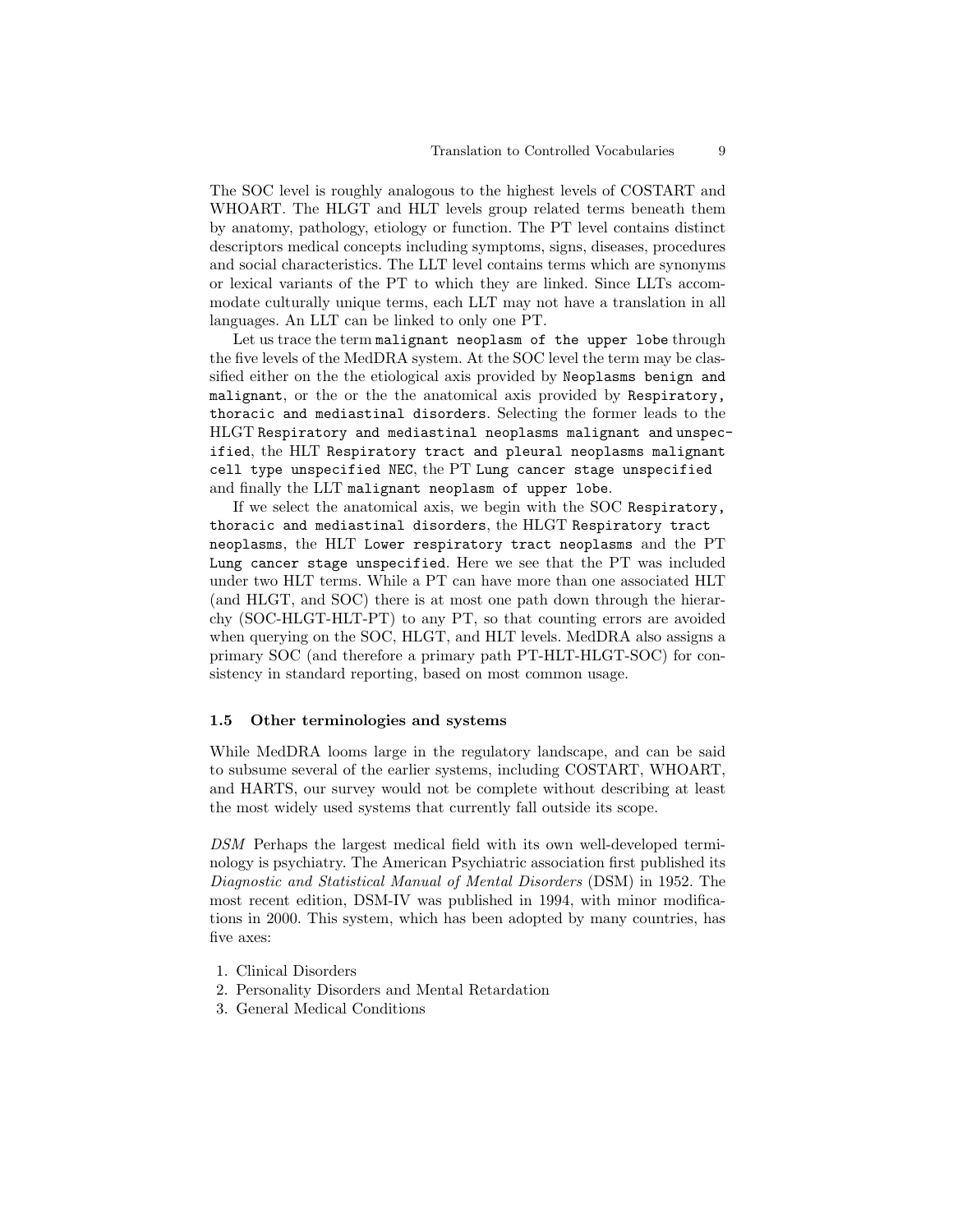- 10 Kornai and Stone
- 4. Psychosocial and Environmental Problems
- 5. Global Assessment of Functioning Scale

Beneath the axes, diagnostic labels and their corresponding codes are grouped. Codes contain 3-5 digits. The leading 3-4 digits specify a specific entity, with the 5th digit providing additional specificity such as subtype or severity. To provide compatibility for reimbursement and other interested third parties, each DSM-IV code is associated with a ICD code equivalent [15].

ICPC In 1972, the World Conference of Family Doctors initiated a project to develop a comprehensive system to classify the primary health care and patient-doctor interactions. A succession of efforts led to the publication of the International Classification of Primary Care (ICPC) in 1978. The second edition was published in 1998, primarily to coordinate the codes with the the 10th version of ICD [61]. Several European countries including the Netherlands, Denmark, and Norway have produced national ICPC implementations [26].

The ICPC system groups codes under a matrix of 17 chapters and 7 components. The chapters are:

- A General and Unspecified
- B Blood, Blood Forming Organs and Immune Mechanism
- D Digestive
- F Eye
- H Ear
- K Circulatory
- L Musculoskeletal
- N Neurological
- P Psychological
- R Respiratory
- S Skin
- T Endocrine, metabolic, and nutritional
- U Urinary
- W Pregnancy, child-bearing, family planning
- X Female genital and breast
- Y Male genital
- Z Social problems

These are roughly analogous to the highest level in WHOART, COSTART, MedDRA, etc. The components, which offer a different organizational principle, are as follows:

- 1. Symptoms and Complaints
- 2. Diagnostic Screening and Preventative Measures
- 3. Medication and Treatment procedures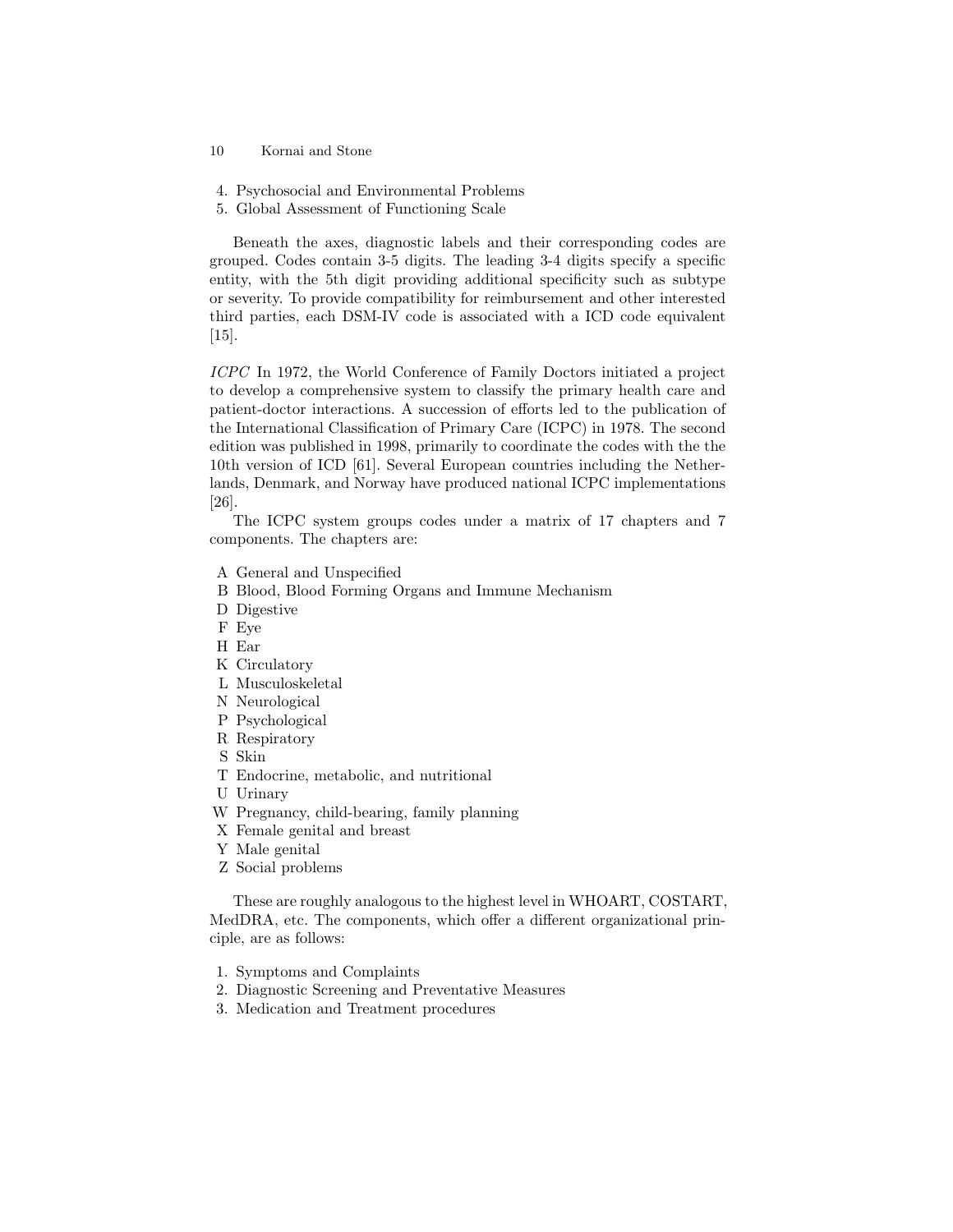- 4. Test results
- 5. Administration
- 6. Referrals and other reasons for encounter
- 7. Diagnoses and Disease

Components 2-6 are referred to as process components. Codes are grouped under a Chapter and a Component. Codes consist of three characters and have a title of limited length. Each code is mapped to one or more corresponding ICD-10 codes. A patient-physician interaction is assigned a series of codes, for example A03 - Fever, A30 - Full examination, A31 - Temperature Measurement, A63 - Plan for follow-up visit.

Read Originally created by Dr James Read to generate computer based morbidity records, the Read Classification Codes (RCC) were adopted by British National Health Service in 1994, and were expanded to to cover all fields of primary health care with the publication of Version 3.

This version includes a 5 level hierarchy and allows classification of terms along multiple axes. The non-indexical 5 character codes are cross-referenced to ICD10 codes. In Version 3.1, the current version, a set of qualifier terms such as anatomical site was added. Qualifier terms can be combined with existing terms to form composites which exist outside of the hierarchy. Terms and qualifiers are grouped into templates that describe the range of medically valid combinations. Many medical organizations, primarily in the United Kingdom, use the RCC for classification of medical records in clinical information systems [41].

UMLS The proliferation of controlled vocabularies has long worried information retrieval specialists, who would like to cross-reference information coded according to different schemes. The National Library of Medicine is developing the Unified Medical Language System (UMLS) with the specific goal of addressing these issues [52]. However, the UMLS Metathesaurus is nowhere near completion.

Given the diverse constituencies of the various schemes, it is highly unlikely that a comprehensive uniform scheme will be adopted within a decade or two. This simple fact has major impact on the design of hybrid translation systems: since any such system needs to "have legs" (require no or little external effort to move it from one scheme to another), it makes little engineering sense for them to contain detail knowledge about the internal organization principles of any particular coding scheme, and even less sense to tie the behavior of the system to the semantics of such schemes. In other words, the fact that we are considering a narrow domain, medicine, does in no way imply that we can, or even should try to, utilize deeply domain-specific knowledge. To the contrary, in order to keep the system re-targetable for different controlled vocabularies, we should rely on as generic machine translation and machine learning techniques as we can. For this reason, in the following we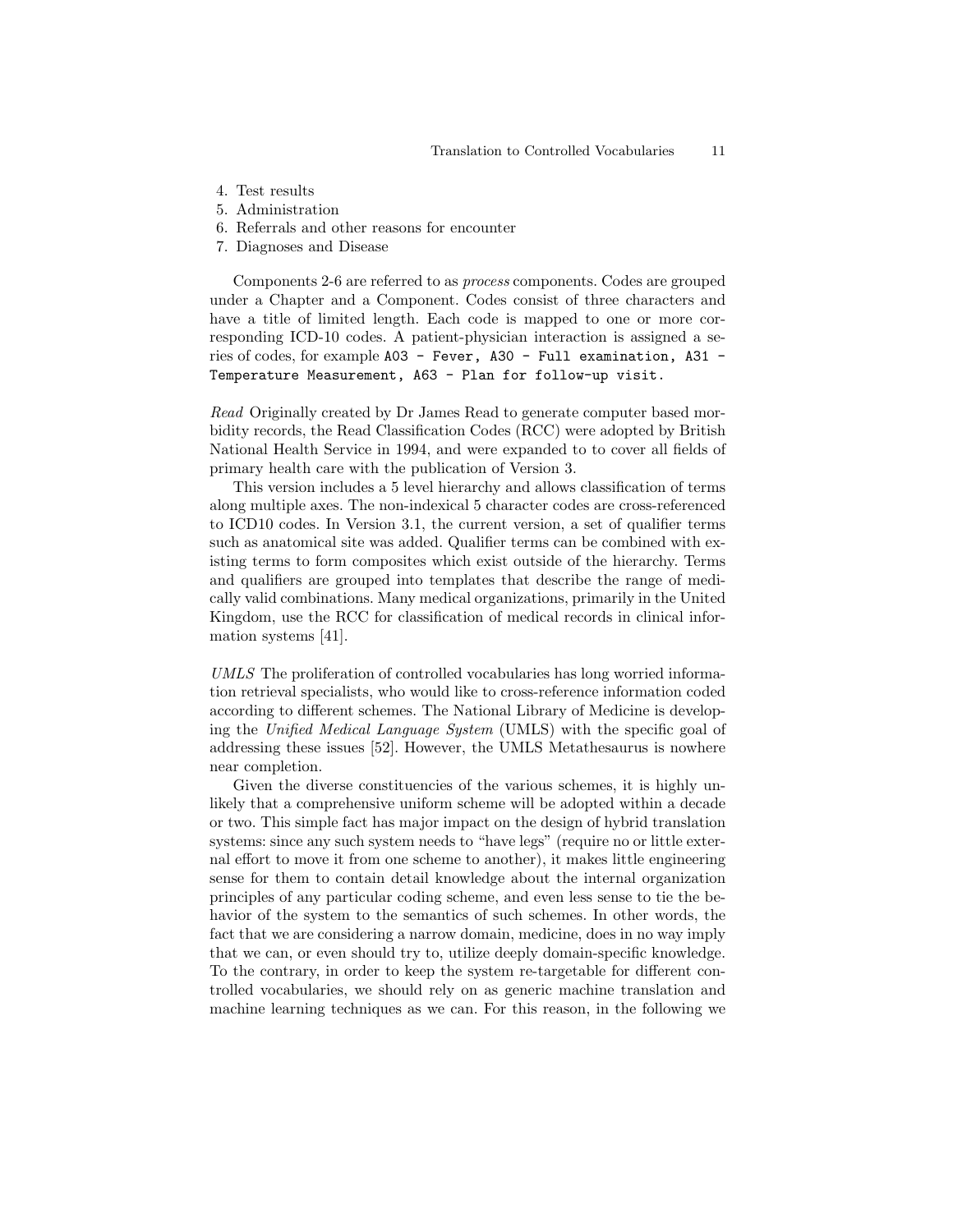put the emphasis on generally applicable techniques as opposed to systems that are tied very closely to any particular target vocabulary.

# 2 Hybrid Autocoding Systems

The ability to master natural language communication played a central role in the original Turing test [50], and for well over a decade Machine Translation (MT) was believed to be right around the corner. In spite of some very clear early warnings like [2], it was not until the appearance of the ALPAC report [21], that the actual difficulty of the problem became widely appreciated. But once fully automated high quality MT was recognized to be the extremely hard problem it is, attention turned to restricted/reformulated versions. As a first step, "high quality" was replaced by "with some effort understandable" and "fully automated" was replaced by "suitable for human post-processing". Thus the data flow followed the scheme outlined in Fig. 1:

Figure 1. Machine-assisted translation (coding) workflow



Another important change was the move from unrestricted to domain-specific text. In fact, for many domains where the syntax is highly conventional and the content varies little, e.g. in weather reports [7], the labor-intensive postprocessing step could be kept to a minimum. In general, interactive translator's workbench systems, where the results of the postprocessing step are continually fed back to the MT component, were found more effective than single-pass postprocessing.

It was soon realized that the success of such systems derives largely from the conventionalized, repetitive aspect of the task, and that conventionalization is best accomplished by controlling the source language. This is a very active research area to this day, but one that we can't do full justice to within the bounds of this chapter, and we refer the reader to the survey [60] and the proceedings of the biannual CLAW conferences published by the Language Technologies Institute at Carnegie Mellon University.

From the perspective of MT, the main distinguishing feature of the medical domain is the size of the vocabulary. The METEO system [7] of translating weather reports could be successful precisely because it knows less than  $10<sup>3</sup>$  words, and it is possible to handcraft lexical entries reflecting the usage possibilities of each and every one of these. But even the tightly controlled vocabularies surveyed in the previous Section contain  $10^4 - 10^6$  words and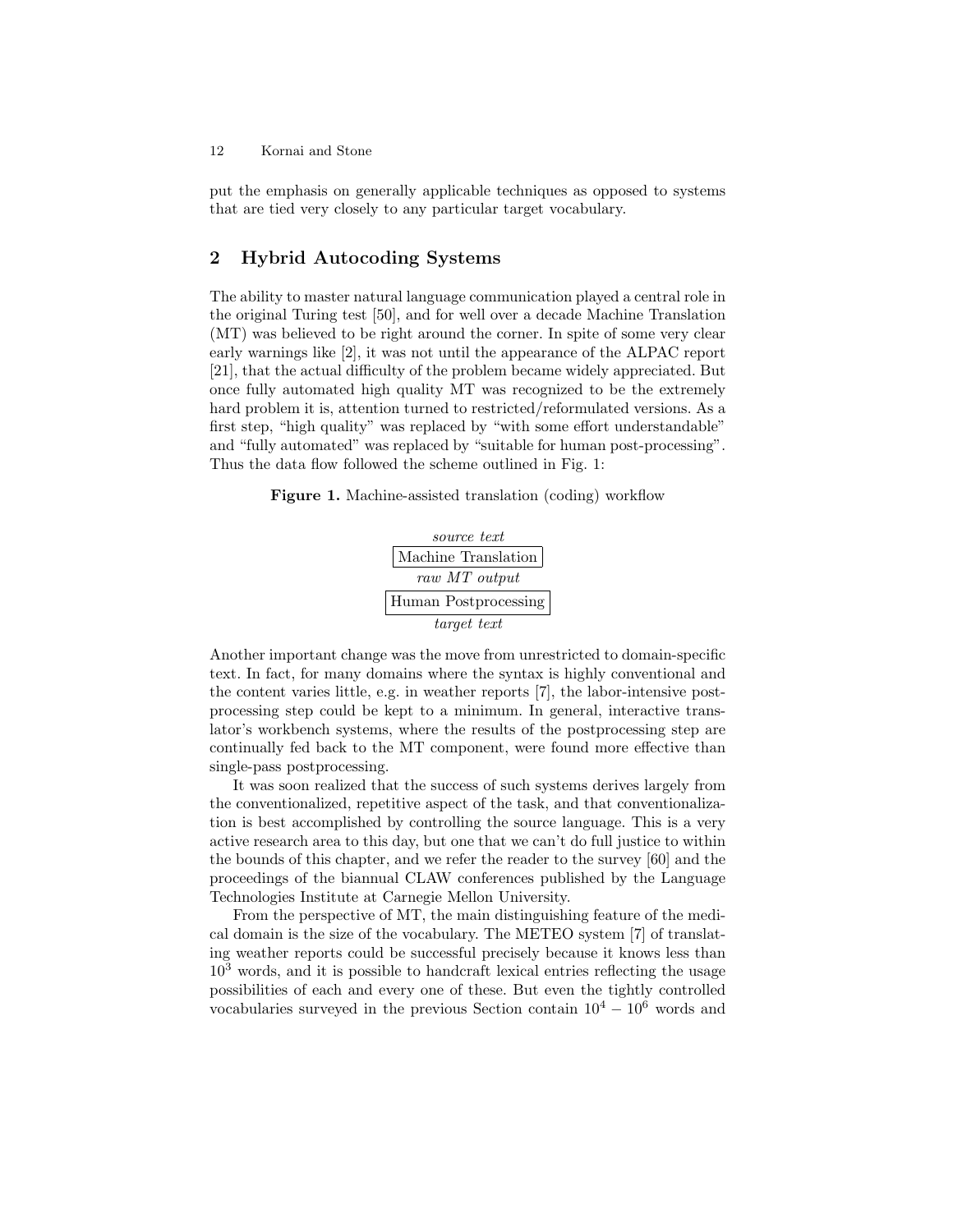phrases, and our ability to handcraft meaningful lexical entries for each of them is limited.

Over the years, many researchers have noted that a great deal of the (controlled) vocabulary is compositional in the sense that the meaning of the whole expression can be recursively inferred from the meaning of its parts. To take advantage of this fact, one of course needs to define the meaning of the expressions in some knowledge representation scheme. A significant effort in this direction is GALEN, now OpenGALEN, which builds a whole conceptual model of the medical domain, with knowledge representation primitives such as ACTS ON, IS PART OF, etc.

Since it is clearly the long-term goal of medical informatics to use such representations as the basis of inference, we include a discussion of the problems and main techniques here, but we caution the reader that the representation of medical knowledge is still in its infancy, with narrow, non-scalable prototypes dominating the field, while the use of autocoders is part of the mainstream production environment for pharmaceutical research and regulatory activities.

We distinguish three interrelated problems in the translation process, and discuss them in turn:

- 1. Segmentation, the problem of finding (the beginning and endpoints of) the words and phrases that are subject to translation
- 2. Analysis, the problem of identifying and recursively substituting smaller patterns that compositionally make up the larger patterns and
- 3. Substitution, the problem of providing the appropriate translation.

While separating the tasks at the conceptual level is clearly necessary, it should be emphasized that a working system need not contain separate modules for each, nor is it necessary to impose an execution order in which solving one of these problems precedes solving the other. In fact, lack of a rigid pipelined architecture, and the ability to delay decisions, is a key strength of the most important hybrid methods.

### 2.1 Segmentation

Finding the relevant words and phrases is a problem long familiar from machine translation. It is particularly acute in languages such as Chinese or Japanese where no whitespace separates the symbols, and in languages such as German where long compound words are common. Current segmentation and entity extraction techniques have their historical roots in string matching techniques – for a survey, see [46]. The key idea, built into Unix in the form of grep [49] is to describe string patterns in terms of regular expressions, and to speed up regular expression searches by means of compiling them into finite automata.

To check for an entity, the current generation of autocoders perform some combination of the following abstraction steps [22,18,40]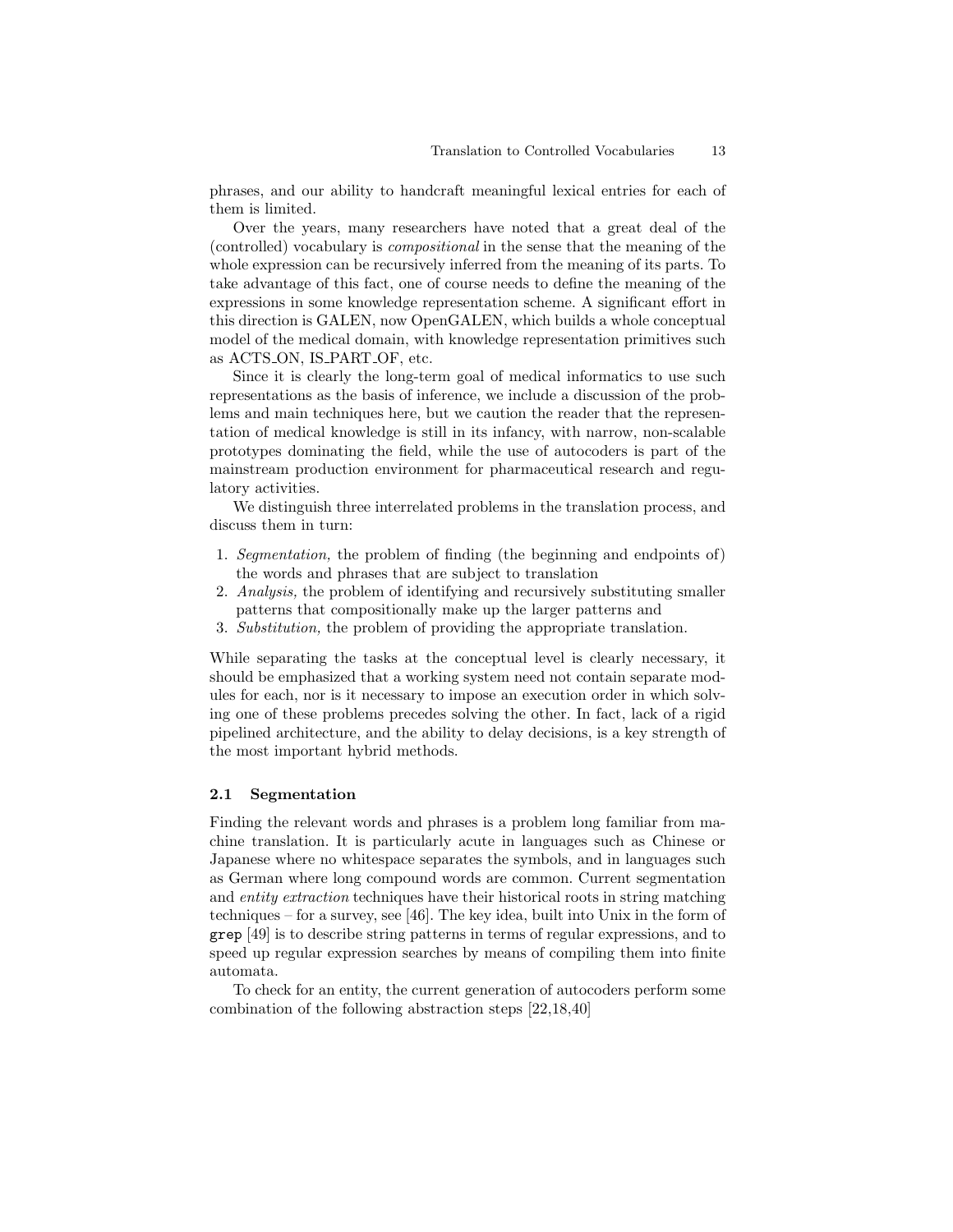- 14 Kornai and Stone
- 1. special character normalization replacing  $\#$  by number,  $\textcircled{a}$  by at, etc
- 2. spell correction replacing pian by pain
- 3. acronym expansion replacing ECG by electrocardiogram
- 4. undoing abbreviations replacing liv by liver
- 5. capitalization lowercase chars replaced by their uppercase counterpart
- 6. morphological analysis (stemming) fingers replaced by finger
- 7. synonym-based data enrichment replacing ache by pain
- 8. word deletion omitting words low in information content

Notice that all these steps correspond to generalized sequential mappings that map input strings on output strings in an essentially memoryless fashion. The idea of "memoryless" computation may be somewhat counterintuitive for steps such as acronym expansion or data enrichment, but in fact dictionary entries can be thought of as containing two strings, an input and an output, and looking up a string in the dictionary is an operation that requires no writable memory. Such operations can be performed by a particularly simple kind of computing machinery, finite state transducers or FSTs. The techniques for compiling word lists into FSTs are well understood, and have been widely used in tokenization tasks since the introduction of lex [35].

In the eighties, the whole technology of string matching received a new impetus from the work of Koskenniemi [33], who showed how simple FSTs operating in parallel can be used to express complex relations between strings. Since both parallel and sequential combinations of FSTs can be compiled into single (albeit often much larger) FSTs, the road was open to express regularities by the kind of rules used by lexicographers and grammarians, compile the rules into FSTs, and combine the FSTs into a single, highly efficient program that will check for all the regularities at the same time. Crucially, the computational efficiency of the resulting FST is the same whether it is used in synthesis (generation from input to output) or analysis (recognition of input from output) mode. For more detailed discussion of these techniques see [42,31]. In autocoding, and perhaps in all of machine translation, probabilistic FSTs are the single most important hybrid technique, since they enable the compilation of expert-written and machine-generated rules in a unified framework.

In spite of their mathematical similarity, not all the above steps are equally practical. Since special character normalization is the key to successfully matching certain entities, and the cost of implementing this step is negligible, it is best included in any system, but on the whole will affect only a small fraction, well below .1%, of the verbatims to be translated. Spell correction, on the other hand, affects a larger fraction, often as much as 1-2%, but general-purpose spellcheckers perform poorly in the medical domain, and implementing a domain-specific spellchecker is a major undertaking. Morphological analysis (stemming) yields a small but consistent improvement of 4-5% in autocoding, which is not nearly as good as that found in [34] for the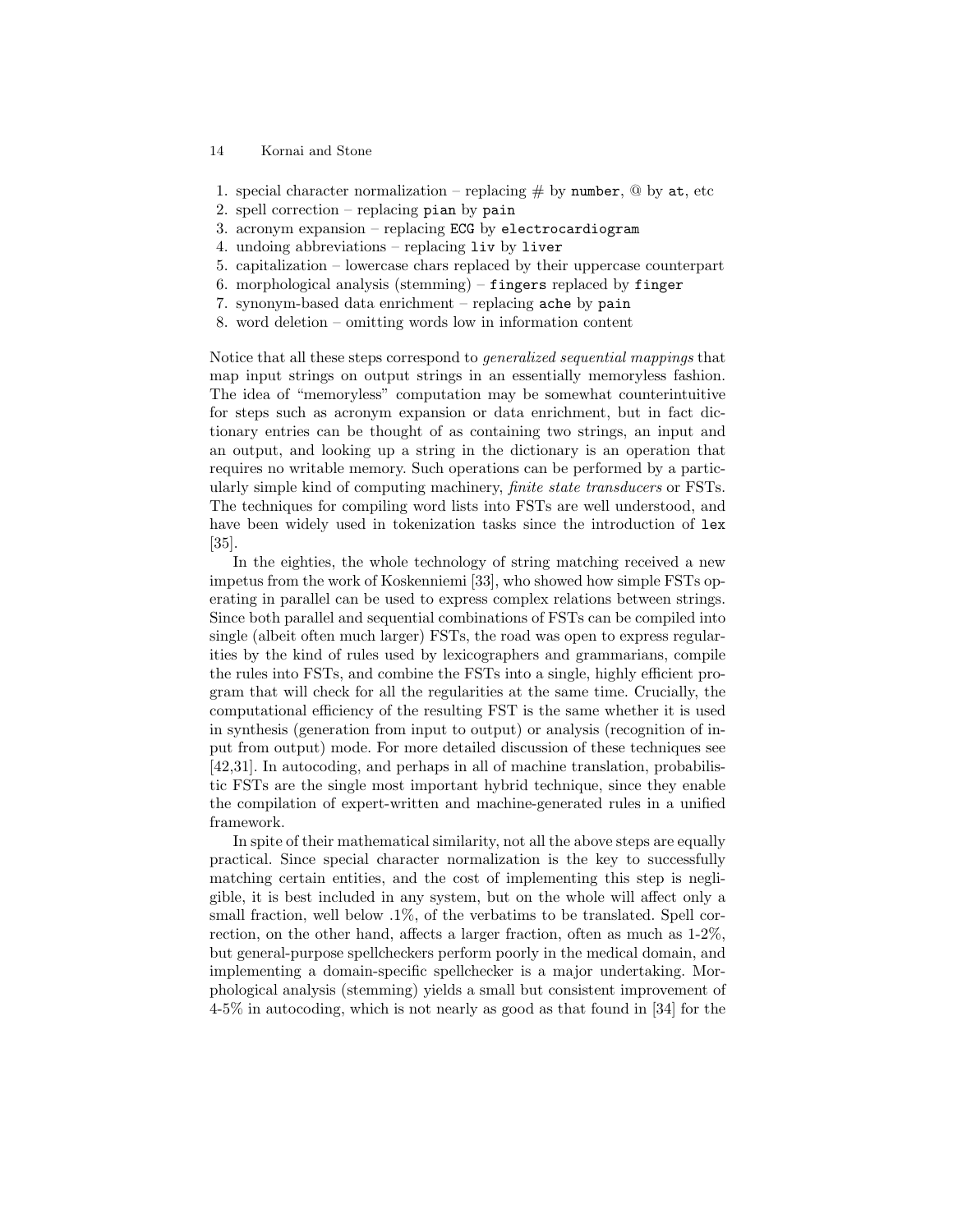most comparable situation in Information Retrieval (IR), short queries and short documents. The use of data enrichment is highly controversial, because the errors it can introduce, being semantically valid, are hard to spot. On the whole, we feel that this step should be performed indirectly, on the output knowledge representation, rather than directly, on the input dictionary words. Omitting *stopwords* that have low information content is very effective, but care must be taken in selecting the stopword list. For a summary of the effectiveness of these steps for IR see [14].

There is one widely used technique, word order normalization, which does not easily lend itself to reformulation in terms of FSTs. The idea, closely related to the "bag of words" model long familiar from information retrieval, is to simply list the words in some fixed (typically, alphabetical) order. By this method, many equivalent expressions such as enlarged left kidney, left kidney, enlarged, or kidney, left enlarged, can be mapped on a single normalized order, in this case enlarged, kidney, left. As a practical matter, word order normalization creates almost as many problems as it solves, since mechanical application of the procedure will map medically distinct conditions such as pain without swelling and swelling without pain on the same form pain, swelling, without.

Early entity extraction systems were entirely rule-based, with rules such as (paraphrase) "the word or phrase following normal or abnormal refers to a test result or body function". Such rules suffered from all the problems of classic expert systems: they were

- expensive could only be generated by experts well versed both in the subject domain and in the intricacies of rule writing
- $britile$  minor changes in the data often require radical revisions of the rule system
- fragmentary relevant data may not be found even in large samples, and
- monolithic changes cannot be effected in a modular fashion, every rule can interact with every other rule, to produce unexpected changes in overall behavior

With the introduction of statistical machine translation techniques [6], entity extraction became less of an art and more of a practicable technique. While such techniques address the cost, brittleness, and monolithicity issues, the problem of fragmentary data remains, and it has been the general experience that humans are far more capable of extracting the relevant patterns from fragmentary data than the currently known statistical techniques.

Therefore, the best systems still have a strong handcrafted/human supervised component, and the expertise of human coders still very much needs to be tapped into both at the stage of preparing the dictionaries and synonym tables and at the stage of assuring the quality of the machine output. How this "hybridization" itself can be performed automatically or semi-automatically will be discussed in 2.3.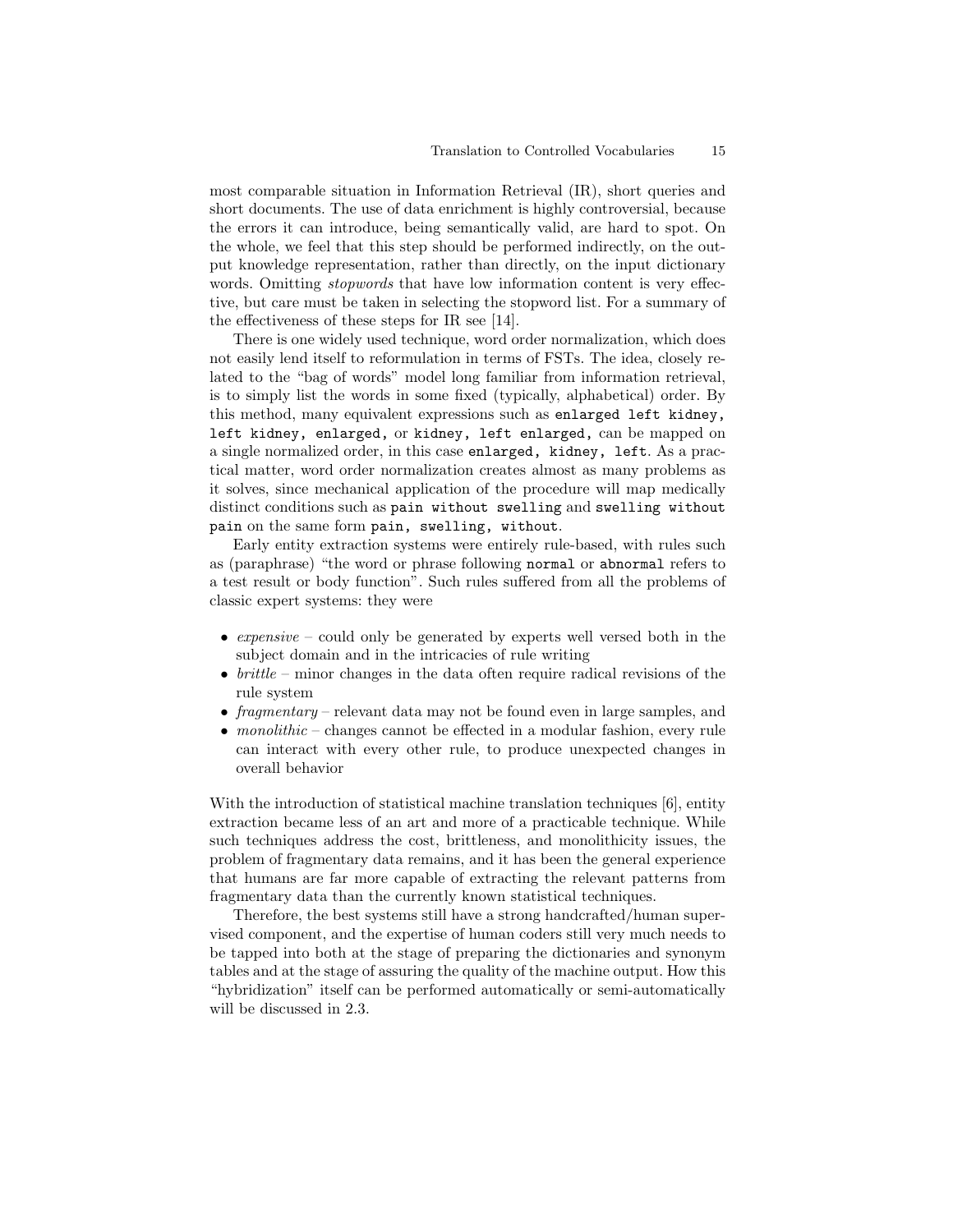### 2.2 Analysis

To a large extent, the task of finding the entities to be translated is intervowen with the parsing of the text: very often, it is not the first word or stem of the entity itself that provides the necessary clue, but rather the preceding word, and the same is true about detecting the end of an entity. That said, obtaining a full parse is seldom a necessary prerequisite to locating the phrases to be translated, and indeed the complexity of the full grammatical task is formidable, even in the medical domain, which itself is rather restricted compared to general-purpose English. Here we list some of the most salient properties that set adverse event coding apart from the bulk of the work on machine translation.

Table 2. Medical vs. general-purpose translation

|            | characteristic adverse event coding                             | general MT               |
|------------|-----------------------------------------------------------------|--------------------------|
| length     | short (on average $< 6$ words)                                  | $long$ (multi-paragraph) |
| s          | nonstandard                                                     | standard                 |
|            | acne facial recurrent                                           | recurrent facial acne    |
| language   | mixed                                                           | monolingual              |
|            | over 10% German, French, etc.                                   | English                  |
| style      | telegraphic allergy arms                                        | normal skin allergy on   |
|            | and legs                                                        | the arms and legs        |
| vocabulary | specialized                                                     | general-purpose          |
|            | $105$ words and phrases added to $105$ words in gen. vocabulary |                          |

Most of these differences extend well beyond adverse event coding: similar issues need to be faced in coding to the disease, symptom, and procedure classifications surveyed in Section 1, and in some cases, such as coding to drug names, specialized vocabulary may grow into the millions. To some extent, the above characteristics are correlated: the longer the text grows, e.g. in discharge reports, the more it sheds from its nonstandard properties and the more it becomes like general-purpose English. This would be an advantage if we had at our disposal high-quality parsers for general-purpose English just the way we have high-quality spellcheckers. Unfortunately, such parsers are beyond the state of the art, and we only see the downside of moving closer to ordinary English: more mistakes and ambiguities, a wider range of syntactic constructions, and an overall loosening of the implicit language control that is imposed by the rigid constraints of the genre.

Because of these factors, the analysis of medical text tends to follow, rather than lead, the state of the art in analyzing general-purpose texts. There the most important technique to have emerged in the past decade is shallow parsing or chunking [1], which abandons the goal of providing a full analysis, and views the extraction of grammatical categories such as Noun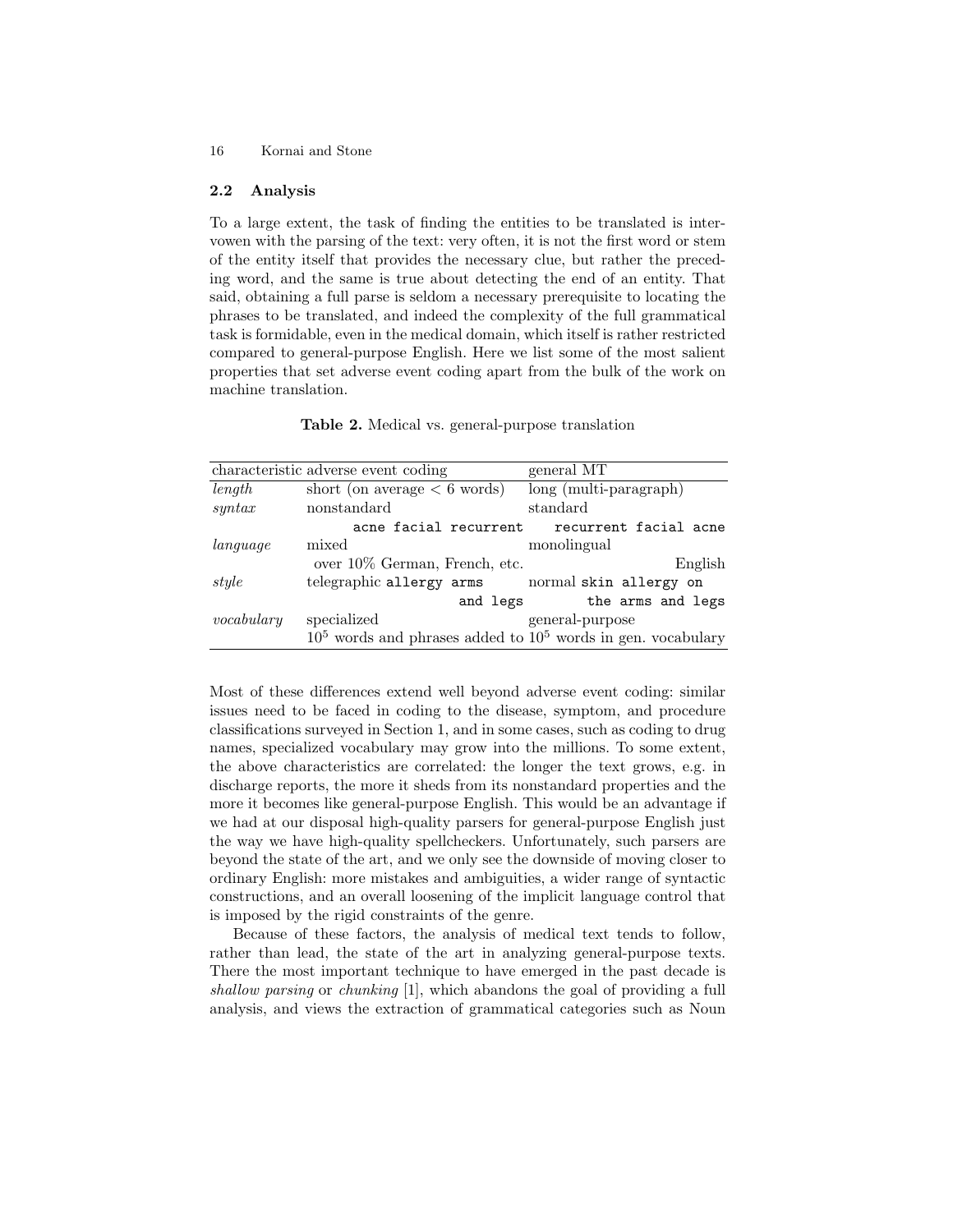Phrase or Verb Phrase as an extension of the entity extraction task, relying on the same general finite-state techniques we discussed in 2.1 above. An important consequence of this trend is that the output of parsing (syntactic analysis) is no longer sufficiently detailed to provide input for knowledge representation (semantic analysis), and the words and phrases extracted from the text are substituted in more loosely defined semantic patterns [37]. This becomes particularly noticeable when we encounter medically meaningless expressions such as removal of a renal cyst from the thyroid [43]: while in principle a sophisticated knowledge representation scheme as found in OpenGALEN may be able to handle these correctly, exercising this capability over a wide range of constructions presupposes a level of parsing accuracy that is currently not available.

A relatively easy step is sentence- and clause-level parsing, i.e. to identify chunks separated by hyphens, parentheses, and other punctuation. For autocoding, as in the WebCoder system [32], this has the advantage that the chunks can be ranked according to their hypothesized hierarchical importance. Chunks shorter than four words that constitute the whole verbatim are considered definitive in the sense that they contain all the information necessary for substitution and receive rank 0, partial chunks have rank 1 and higher. As Table 3 shows, the number of less valuable (higher ranked) chunks emerging from a shallow parser falls of rapidly with rank. The quality of the information contained in lower-ranking chunks is also rapidly decreasing [32].

|                   |        |       | WHOART WHOART COSTART COSTART |       |
|-------------------|--------|-------|-------------------------------|-------|
|                   | tokens | types | tokens                        | types |
| trainset          | 64765  | 64515 | 50301                         | 8038  |
| testset           | 7195   | 7195  | 5589                          | 1718  |
| rank <sub>0</sub> | 62636  | 62366 | 50264                         | 7946  |
| rank 1            | 10759  | 8630  | 1796                          | 556   |
| rank 2            | 649    | 524   | 92                            | 38    |
| rank 3            | 22     | 22    | 2                             | 2     |
| rank 4            | 2      | 2     |                               |       |

Table 3. Distribution of chunk ranks

#### 2.3 Substitution

Originally, the computational effort of autocoders was dominated by database lookup. These were little more than *translation memory* (TM) systems (for an overview, see [53]) that simply stored previously encountered entities with their proper encoding, as assigned by the human coder. The effectiveness of TM is almost entirely a function of the size of the translation memory or synonym table as it is called in autocoders. Since the tables are carefully constructed and debugged by human coders familiar with the coding schemes surveyed in Section 1 [17], their error rates are very low, but they miss a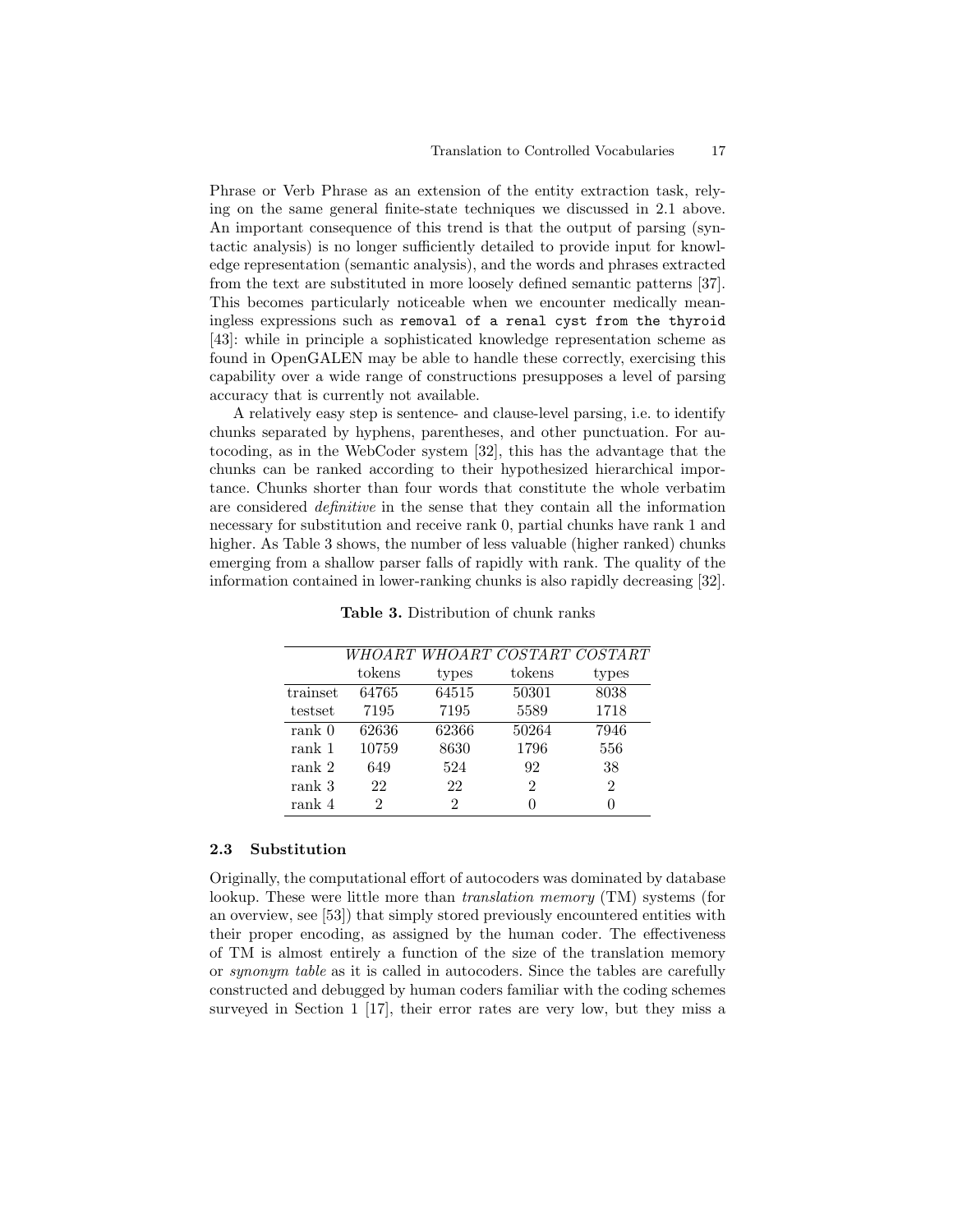great deal. Today, in translating to a controlled medical vocabulary, the key problem lies not so much with providing the actual translation (which can be accomplished by standard hashing/database lookup methods), but with filling the synonym table with minimum human effort. Our interest is not so much with memorization as with Machine Learning (ML) techniques that can generalize better to data not seen in training, even at the cost of increased error.

Here we define two figures of merit standardly used in computational linguistics: by the precision of the system we mean the percentage of correct output relative to the total output, and by recall we mean the percentage of correct output relative to total input. How input and output is defined depends on the nature of the task, such as entity extraction, information retrieval, classification, or machine translation, but the intent is always the same: the precision measure is defined to be sensitive to false positives, while the recall measure is defined to be sensitive to false negatives. In practical applications, it is almost always possible to trade off precision for recall and conversely. TM systems are at one extreme of this tradeoff: precision is very high, but recall can be as low as  $15\%$ , and  $40\%$  is considered very good [5].

Rather than thinking of substitution as a mechanical database lookup step, it will be expedient to recast the whole problem as an instance of the general IR/text classification problem, or more specifically, as an instance of the message routing (MR) problem [24]. In supervised MR we are faced with the following problem: given some categories  $C = \{C_1, C_2, \ldots, C_k\}$  and some "truthed" documents  $F = \{F_1, F_2, \ldots, F_n\}$  with their true categories  $t(F_i) \subset C$ , for any new document  $F_{n+1}$ , find the most likely value of  $t(F_{n+1})$ , i.e. the category or categories associated to  $F_{n+1}$ . In a typical MR system files are first reduced to multisets or bags of words or word stems in the preprocessing stage, so that the task becomes classifying these bags of words, or stems, rather than the original files. Some systems, such as [32], go beyond words and employ word pairs and in general word  $n$ -grams, since these are more informative than word unigrams alone.

Given an arbitrary fixed ordering of words/stems, e.g. as created by a perfect hash function, bags are in one to one correspondence with vectors of a large dimensionality d (the number of words, usually several thousand to a few hundred thousand) having only nonnegative integer coefficients called in these applications the counts. Looked at this way, autocoding (and in general, supervised MR) is a classification problem in Euclidean space. Before turning to a discussion of the main machine learning approaches, however, we list the main aspects of the MR problem that set it apart from other important tasks such as Optical Character Recognition.

- (1) The number of classes is large, often  $10^4 10^5$
- (2) The number of potential features (word n-grams) is astronomical
- (3) Human judgments are available
- (4) The data is repetitious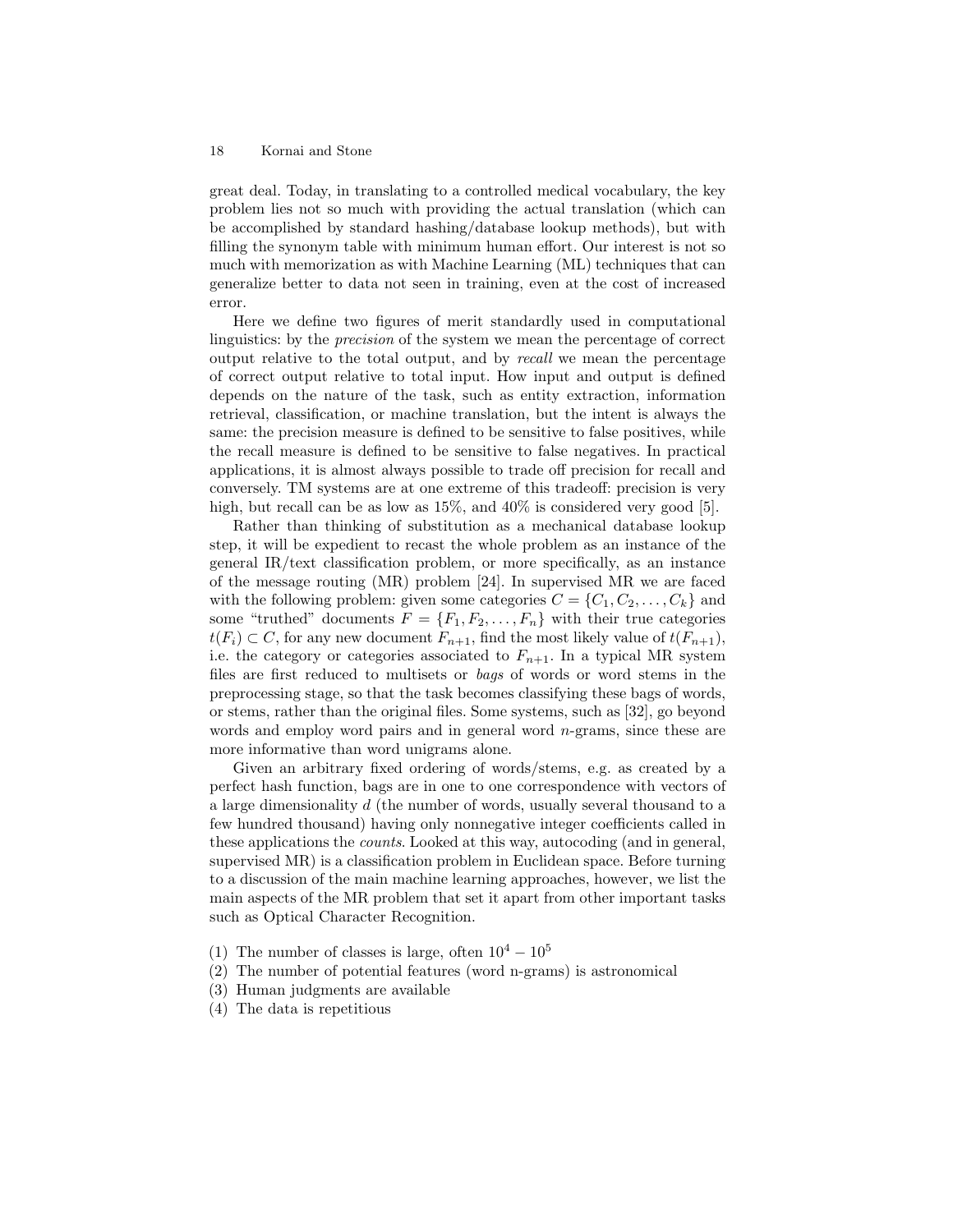All machine learning algorithms solving supervised problems have two phases of operation: training and classification. In training, a mathematical model of the classes is created based on pairs consisting of verbatims and their translations. In classification, the model is applied to new data, and hypothesized translations (and confidences) are output. With some simplification, we can distinguish two broad types of training methods: those that create a separate model for each class, and those where knowledge about the individual classes is distributed over the whole system.

All handcrafted classifiers, based on (combinations of) keywords and rules, fall in the first type, where we also find automatically generated models such as Naive Bayes [38] and linear machines [25,36]. The second type includes many variants of Artificial Neural Nets (ANNs) [44] and k-nearest neighbor classifiers (kNN). The string normalization techniques discussed in 2.1 are for the most part very conservative, assuring only that near-identical strings receive the same translation. We can therefore think of Translation Memory systems as nearest neighbor classifiers, but the abstract string-similarity neighborhoods around the input strings listed in the synonym table are very small.

Within the bounds of this survey we can't do full justice to all these techniques: for an overview of the main machine learning methods see [16], and for the state of the art in text classification see the annual SIGIR and TREC proceedings. But we emphasize here that much of what we know about Message Routing comes from relatively small collections of data, such as the original Reuters corpus, which has less than 30k documents and only 90 categories with both training and test examples. Almost all this knowledge needs to be critically reevaluated for autocoding. Because of (1), techniques that are not linear or at least near-linear in the number of classes are essentially useless even when they are provably superior on small data sets: this includes much of standard multivariate statistics, such as factor analysis [4] and regression methods [3].

One well-understood technique for dealing with this problem is divide and conquer: we can leverage the hierarchical structure of the classes by first classifying to the highest level, and building independent lower-level classifiers for each node. In [32] we built a bodysystem-level master, with bodysystemspecific slaves, at the cost of increasing reject rates by 1.3%. and error rates by 0.1%. It has been argued that in some cases no loss (or even accuracy gains) could be seen [30], but these results may depend on experiments being performed in a more noisy environment than provided by medical texts. Because of (3), we have much better training data than is customary in information retrieval: essentially, all previously coded material, and all preexisting synonym tables, are at our disposal. Also, these are very high quality both in terms of extremely low error rates (often coded twice by different coders and reconciled by a third coder if needed) and high consistency (mature coding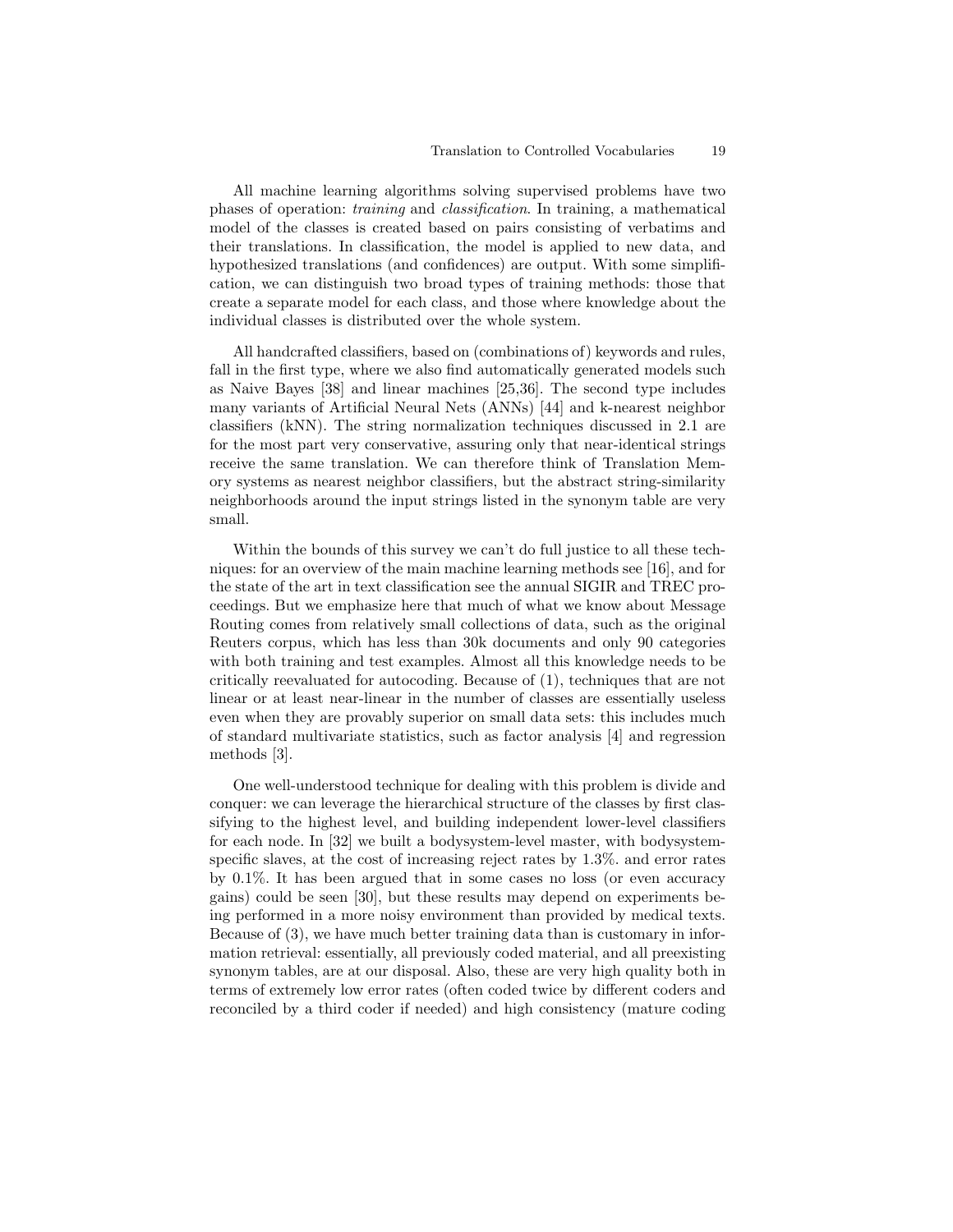practices). Laveraging this training material properly is the key to the success of hybrid systems [27]

Because of (2), feature selection can matter a great deal. A widely used technique is Singular Value Decomposition (SVD) [8,20], which provides good dimension reduction, but the nonlinear computational cost is almost impossible to absorb for very large problems [48]. Since the same drug is likely to have the same adverse effect on different people, we also benefit from  $(4)$  – with the proper statistical techniques both (3) and (4) can be highly leveraged to mitigate the effects of (1) and (2).

# 3 Conclusions

Automatic translation to controlled medical vocabularies is not a solved problem. Because of the characteristics of the medical domain, many techniques that work well for less demanding data sets are not practical for autocoding, and properly leveraging the knowledge of human coders remains the key to developing and deploying successful systems.

# Acknowledgment

The work on WebCoder was supported under SBIR grant  $\# 2$  R44 CA 65250 from the National Cancer Institute, National Institutes of Health. The authors would like to thank Michael Johnston, Jeremy Pool, and J. Michael Richards for their help at various stages of the project.

# References

- 1. Steven Abney. 1991. Parsing by chunks. In Robert Berwick, Steven Abney, and Carol Tenny, editors, Principle-based parsing. Kluwer Academic Publishers.
- 2. Bar-Hillel, Y 1960 A demonstration of the nonfeasibility of fully automatic high quality translation. In FL Alt (ed): The present status of automatic translation of languages Academic Press, New York, 158–163
- 3. Peter Biebricher, Norbert Fuhr, Gerhard Lustig, Michael Schwanter, and Gerhard Knorz 1988 The automatic indexing system AIR/PHYS – from research to application 11th Int Conf on R&D in IR 333-342
- 4. Harold Borko and Myrna Bernick 1963 Automatic document classification. JACM 10 151–161
- 5. Sonja Brajovic 2002 Personal Communication
- 6. PF Brown, SA Della Pietra, VJ Della Pietra, and RL Mercer 1993. The mathematics of statistical machine translation: Parameter estimation. Computational Linguistics 19 263–311.
- 7. M. Chevalier, J. Dansereau, and Poulin, G. 1978. TAUM-METEO: Description du Système. Technical report, Groupe de recherches pour la traduction automatique Université de Montréal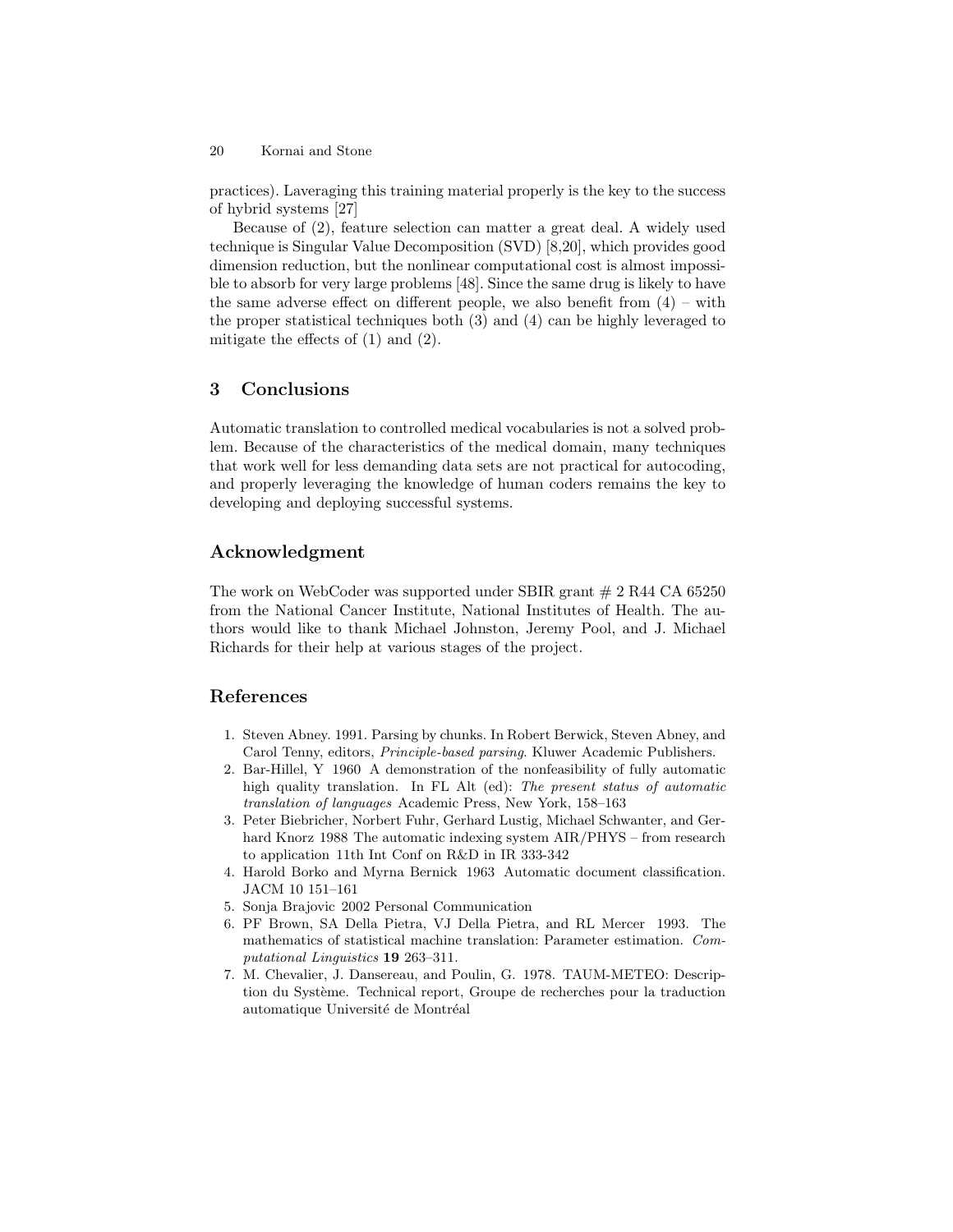- 8. Christopher G. Chute and Yiming Yang. 1995. An overview of statistical methods for the classification and retrieval of patient events. Methods of Information in Medicine, 34:104–109.
- 9. Roger A. Cote, and Stanley Robboy. 1980. Progress in Medical Information Management, Systemized Nomenclature in Medicine (SNOMED). Journal of the American Medical Association, 243:756–762.
- 10. Roger A. Cote. 1978. The SNOP-SNOMED Concept; Evolution Towards a Common Medical Nomenclature and Classification. Proceedings of the Seventh International Congress on Medical Records
- 11. Cimino JJ., G Hripcsak, S Johnson and P Clayton 1989 Designing an introspective, controlled medical vocabulary. In: Kingsland L, ed. *Proceedings of* the 13th annual symposium on computer Applications in Medical Care. IEEE Computer Society Press, Washington, DC
- 12. Cimino JJ 1996 Review paper: coding systems in health care. Methods Inf Med, 35(4-5):273–284.
- 13. William Cullen. 1792 Synopsis and Nosology N. Palten Publishers Hartford,  $CT$
- 14. Guy Divita, Allen C. Browne, and Thomas C. Rindflesch. 1998. Evaluating lexical variant generation to improve information retrieval. In Proc. American Medical Informatics Association 1998 Annual Symposium, Orlando, Florida.
- 15. American Psychiatric Society 2000. Diagnostic and Statistical Manual of Mental Disorders DSM-IV, 4th Edition Text Revision American Psychiatric Society, Washington, DC
- 16. Richard O. Duda, Peter E. Hart and David G. Stork 2000 Pattern Classification Wiley, New York, NY
- 17. Thérèse Dupin-Spriet and Alain Spriet. 1994. Coding errors: classification, detection, and prevention. Drug Information Journal, 28:787–790.
- 18. Christian Fizames. 1997. How to improve the medical quality of the coding reports based on WHOART and COSTART use. Drug Information Journal, 31:85–92.
- 19. Food, Drug, and Cosmetic Act 1962. Kefauver-Harris Amendment, 21 U.S.C. Section 355
- 20. Stephen I. Gallant. 1995. Exemplar-based medical text classification. Belmont Research SBIR Proposal 1 R43 CA 65250-01.
- 21. Paul Garvin 1966. Language and Machines. Computers in Translation and Linguistics. (ALPAC report, 1966). National Academy of Sciences.
- 22. Terry L. Gillum, Robert H. George, and Jack E. Leitmeyer. 1995. An autoencoder for clinical and regulatory data processing. Drug Information Journal, 29:107–113.
- 23. John Graunt 1662. Natural and Political Observations Made Upon The Bills of Mortality London.
- 24. Donna K. Harman, editor. 1994. The Second Text REtrieval Conference (TREC-2). National Institute of Standards and Technology, Gaithersburg, Maryland.
- 25. Wilbur H. Highleyman. 1962. Linear decision functions with application to pattern recognition. Proceedings of the IRE, 50:1501–1514.
- 26. Marc Jamoulle. 2001 ICPC use in the European Community 16th WONCA World Congress of Family Doctors Durban, South Africa Available at http://www.ulb.ac.be/esp/wicc/icpc 2001.html, accessed March 12, 2002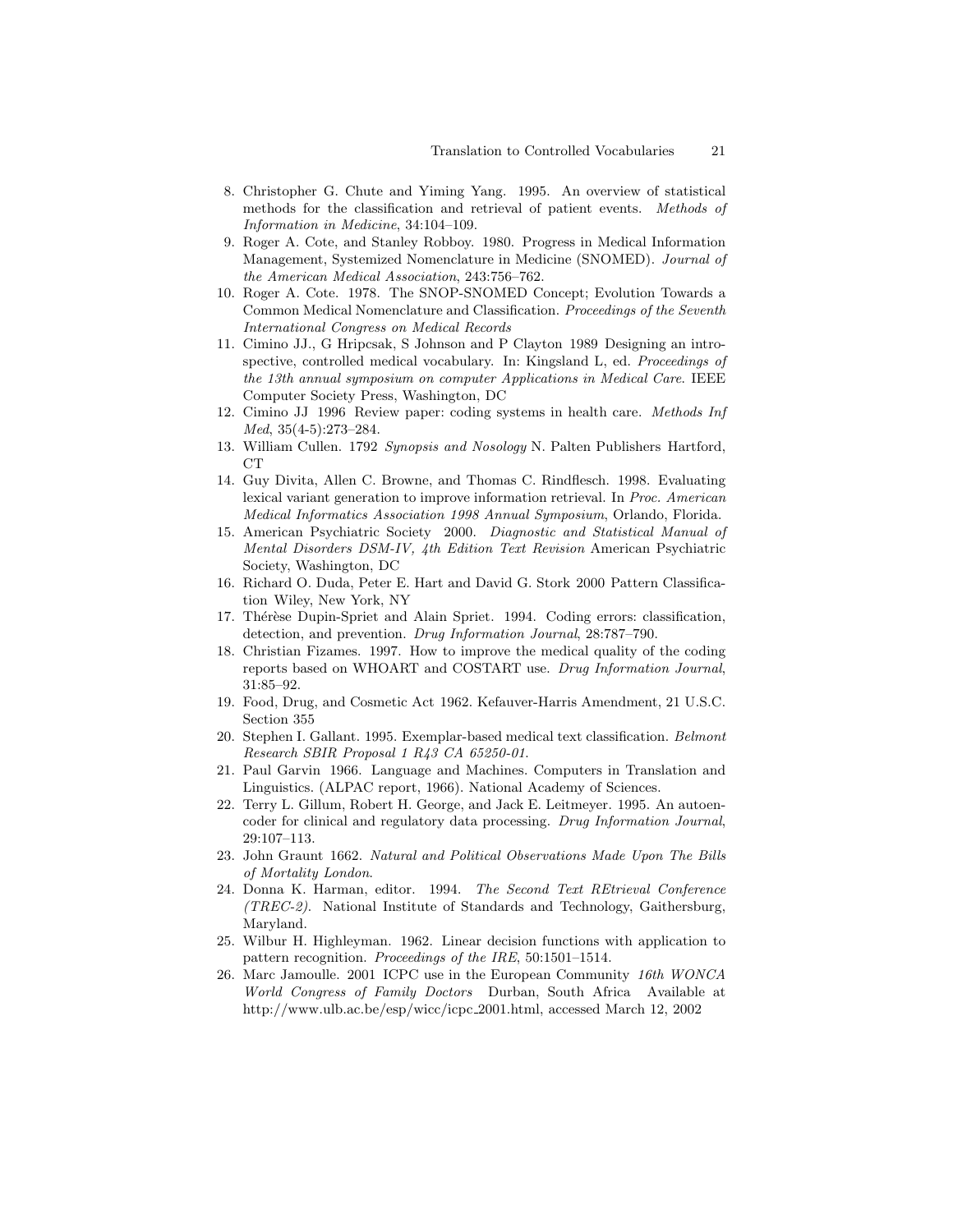- 22 Kornai and Stone
- 27. Michael. C. Joseph, Kathy Schoeffler, Peggy A. Doi, Helen Yefko, Cindy Engle, and Erika F. Nissman. 1991. An automated COSTART coding scheme. Drug Information Journal, 25:97–108.
- 28. Lester S. King. 1966 Boissier de Sauvages and 18th century nosology. Bulletin of Historical Medicine, 40: 43–51
- 29. Lester S. King. 1958 In Medical World ofthe Eighteenth Century , Chapter 7: 193-226 University of Chicago Press, Chicago
- 30. Daphne Koller and Mehran Sahami 1997 Hierarchically classifying documents using very few words In Proc.  $11$ th Int Conf on Machine Learning 170–178
- 31. András Kornai 1999. Extended finite state models of language Cambridge University Press, Cambridge, England
- 32. András Kornai and J. Michael Richards. 200 In A. Abraham, M. Koeppen (Eds.) Hybrid Information Systems: 527–538 Physica Verlag, Heidelberg
- 33. K. Koskenniemi 1983. Two-level morphology: a general computational model for word-form recognition and production. Ph.D. thesis, University of Helsinki.
- 34. Robert Krovetz. 1993. Viewing morphology as an inference process. In Proceedings of SIGIR93, pages 191–202.
- 35. Michael E. Lesk 1975 Lex a lexical analyzer generator. Technical Report 39, AT&T Bell Laboratories, Murray Hill, NJ,
- 36. David D. Lewis, Robert E. Schapire, James P. Callan, and Ron Papka. 1996. Training algorithms for linear text classifiers. In Proceedings of SIGIR96, pages 298–306.
- 37. David M. Magerman 1995. Statistical Decision-Tree Models for Parsing. In Proceedings of ACL95, pages 276–283
- 38. ME Maron 1961 Automatic Indexing: an experimental inquiry. JACM 8 404–417
- 39. MSSO-DI-6003-4.1.0 2001 MedDRA Introductory Guide, version 4.1
- 40. Keya Pitts, Kathleen Jelliffe, and and Lionel Benson 1999. Advances in Volume Encoding Clinical Data. Drug Information Journal 33/4: 1079–1092.
- 41. NHS Centre for Coding and Classification. 1993 Read codes and the terms projects: a brief guide. London: Department of Health
- 42. E. Roche and Y. Schabes 1997. Finite-State Devices for Natural Language Processing MIT Press, Cambridge, MA.
- 43. Rogers, JE and Rector, AL 1997 Terminological Systems: Bridging the Generation Gap. Annual Fall Symposium of American Medical Informatics Association. Nashville TN Hanley & Belfus Inc. Philadelphia PA: 610-614.
- 44. Rumelhart, David E., McClelland, James L., and the PDP Research Group. 1986 Parallel Distributed Processing: Explorations in the Microstructure of Cognition MIT Press, Cambridge MA
- 45. Alan Saltzman 1985. Adverse Reaction Terminology Standardization: A Report on Schering- Plough's Use of the WHO Dictionary and the Formation of the WHO Adverse Reaction Terminology Users Group (WUG) Consortium. Drug Information Journal 19:35–41
- 46. D. Sankoff and JB Kruskal Time Warps, String Edits and Macromolecules. Reading, Mass.: Addison-Wesley, 1983
- 47. Fred Schneiweiss Adverse Reaction Thesauri Used in the Pharmaceutical Industry 1987. Drug Information Journal 21 299–302
- 48. Hinrich Schütze, David A. Hull, and Jan O. Pedersen. 1995. A comparison of classifiers and document representations for the routing problem. In Proceedings of SIGIR95, pages 229–237.